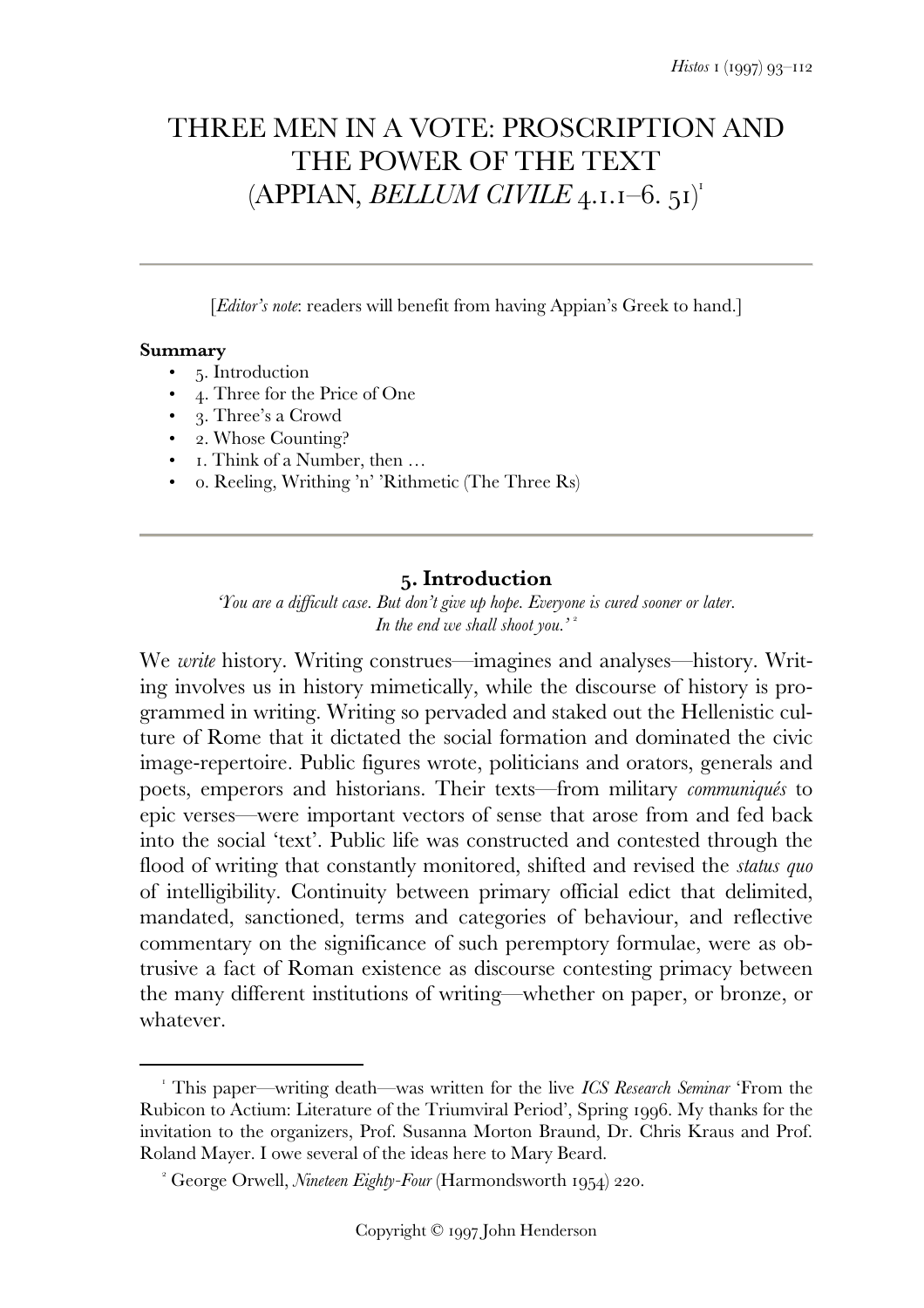The players in history already wrote their own narratives into the acts they authored; historicality was built right into the conceptualization of political action. Roman statesmen glossed their decrees, they knew they were writing themselves onto the pages of history. Conversely, they knew, and so did Roman writers, that the narratives to which the Roman world subscribed were never in the gift of the players, but always beyond their command. The most absolute determination of a procedure, complete with bound-in prescription to guarantee how it was to be thought, was already caught within the contingencies of its sponsorship, and must take its turn in the stocks of history, mocked by inclusion in the roll-call of attempts at selfvalidation. The previous and the next such gesture of sovereign power would be no less peremptorily imperative, but no more proof against reinterpretation.

 If history writing framed, shaped and controlled historical action, nevertheless (Romans learned the lesson time and again) historical action inevitably misread, eluded and thwarted the narrative scripts set for it; but only as the replacement with another history, no less liable to be displaced. The palimpsest on the wall, writing history could change *any*thing, from the names to the game, *every*thing, from the Rubicon to Actium.

 Historical narratives blur their stake in their own hermeneutics with their interest in the legibility of the social text for the actor-participants, who must read events as they occur. How clear would you like your view of the events to be? Are historians power-merchants out to control reading of their stories, authorising the apportionment of clarity and intelligibility that their narrations dispense? Or, however masterful, must they share, like it or not, in the aporias that engulf other social actors, including the characters they write (with)? There is always a self-reflexive dimension to the reading of historical narrative, and when the narrative, in focussing on a critical written document, parades as itself a relatively explicit instance of writing-asreading, this is to the fore. As narrative composition, history at such moments displays its own status as part of, as well as apart from, the 'writing/reading' that constitutes its characters' experience: the participants live out their readings, may die for and be nailed to them; historians, whether or not their coevals, must model their own reading from, with and against, over and above, these animated (mis)readings, committing themselves in their own writing to a particular position before their readers' re-readings in (both) their presents. On occasion, writing history proved suicidal.

 Romans knew what kinds of appropriations of their own behaviour would commend themselves to contemporary historians and historians to come, and could model readings that would confute their host writings and might convict them of perhaps wilful, woeful, misreading of history. Roman writers knew that their characters lived, by their own lights, as *exempla* before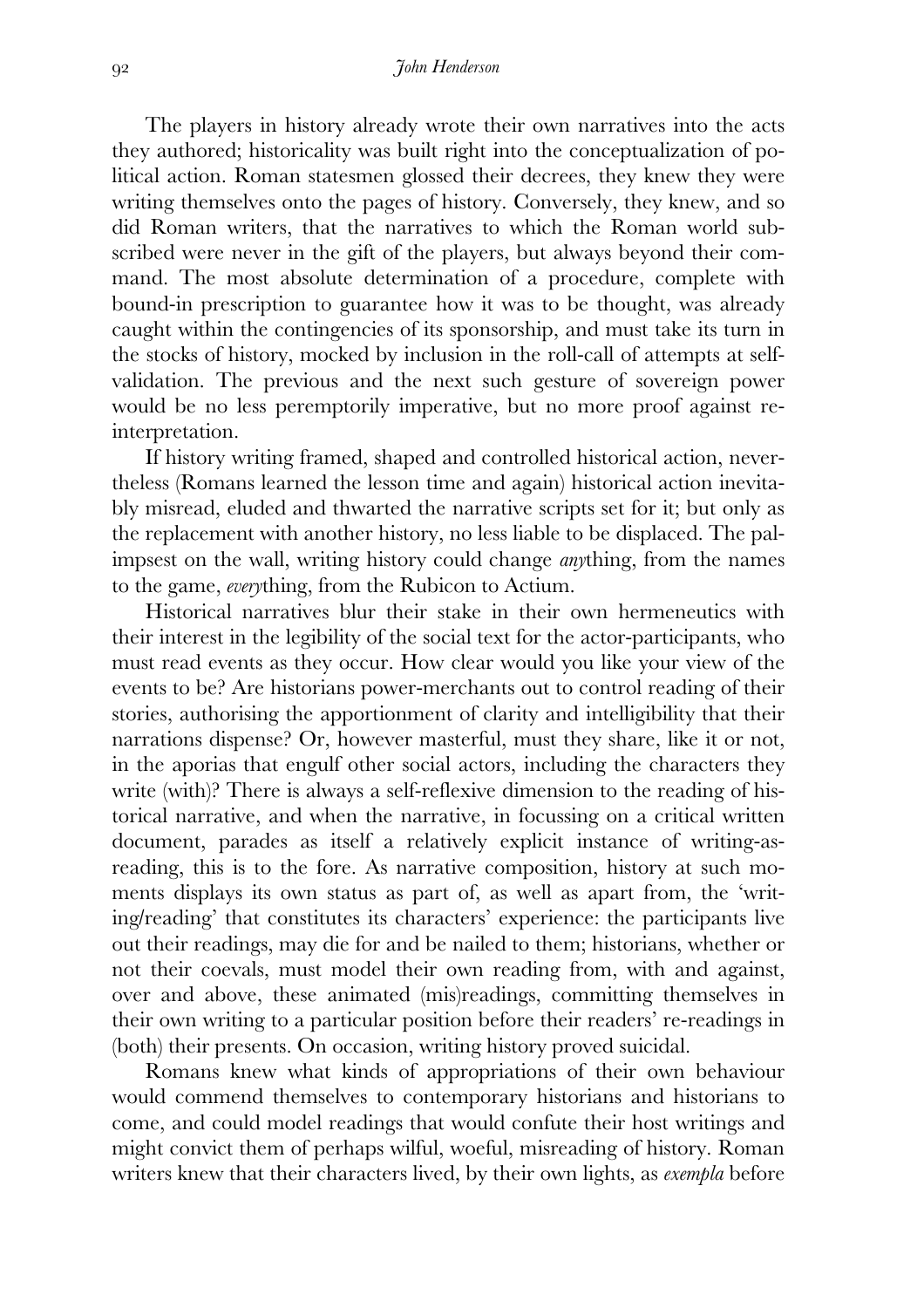the fact, meant themselves to become interpretants of the future. While some classical writings might pose as speech-acts designed to deliver and impose monological messages, just the way that certain styles of modern criticism hold to have been the ideology (for some, the reality, even) of the entire canon of texts, the inclusivity of the major genres of narrative (epic in verse and history in prose) ensures that no item of writing was or can be out of the reach of dissent, dispute, displacement. Their resounding prestige should rather ensure polyphonous interpretation as the norm. These are multiple readings, and there to be read.

 The paper on your screen puts a take on what it proposes as the *scriptural* moment of moments in any narrative of ancient Rome. The text in question resumes within its ambit the history of the implosion of the pancratic Roman Republic; inaugurally emblematizes the transformation of the world into the monarchic autocracy of the *Caesares Augusti* which has remained the aetiological parable of power in Roman political thought to this day; indelibly baptizes the generation of Roman statesmen and writers who at once incarnated and figure the apogee of civilised sensibility at Rome, along with every word they or 'their' Emperor Augustus ever penned or incised; pressures its every writer/reader to stare into the viral horror of contagious writing programmed to enlist for legalized slaughter all who stand in its way, in infinite regression: can you keep your head, your humanity, while all about you are losing theirs? The *docu-moment* concerned is the edict presented by Appian as the text for his reading of the manhunt initiated by Lepidus, Antony and Octavian on entering Rome to be quasi-legally invested by the (mockery of the) *Lex Titia*, three men in one vote, with the task of restoring the state in late 43 B.C.E., howsoever they listed.<sup>3</sup> Rather than read the edict closely, the approach will be to explore the logic of the death-list it prefaced, within the episode in Appian that turns on it, and within the politics of the historical narrative. Capsized Rome lists, as we enter here the poisonous textuality of triumviral terrorism: proscription.

 $^3$  Cf. App.  $BC_4$ . 2. 7.

 On Appian's version of the προγραφή, see esp. P. Wallmann, *Triumviri Rei Publicae Constituendae. Untersuchungen zur politischen Propaganda im zweiten Triumvirat (43-30 v. Chr.)* (Frankfurt 1989) 43-51, 'Das Proskriptionsedikt'; H. Bengtson, *Zu den Proskriptionen des Triumvirn*, *SBAW München* 1972. *Heft*  $_3$  10-13; F. Hinard, *Les Proscriptions de la Rome Républicaine* (Paris-Rome 1985) 227-30 'L'Edictum'; L. Canfora, 'Proscrizioni e dissesto sociale nella repubblica Romana', *Klio* 62 (1980) 425-37, at 430-4, 'L'editto triumvirale (Appian. IV, 8- $\text{II}'$ .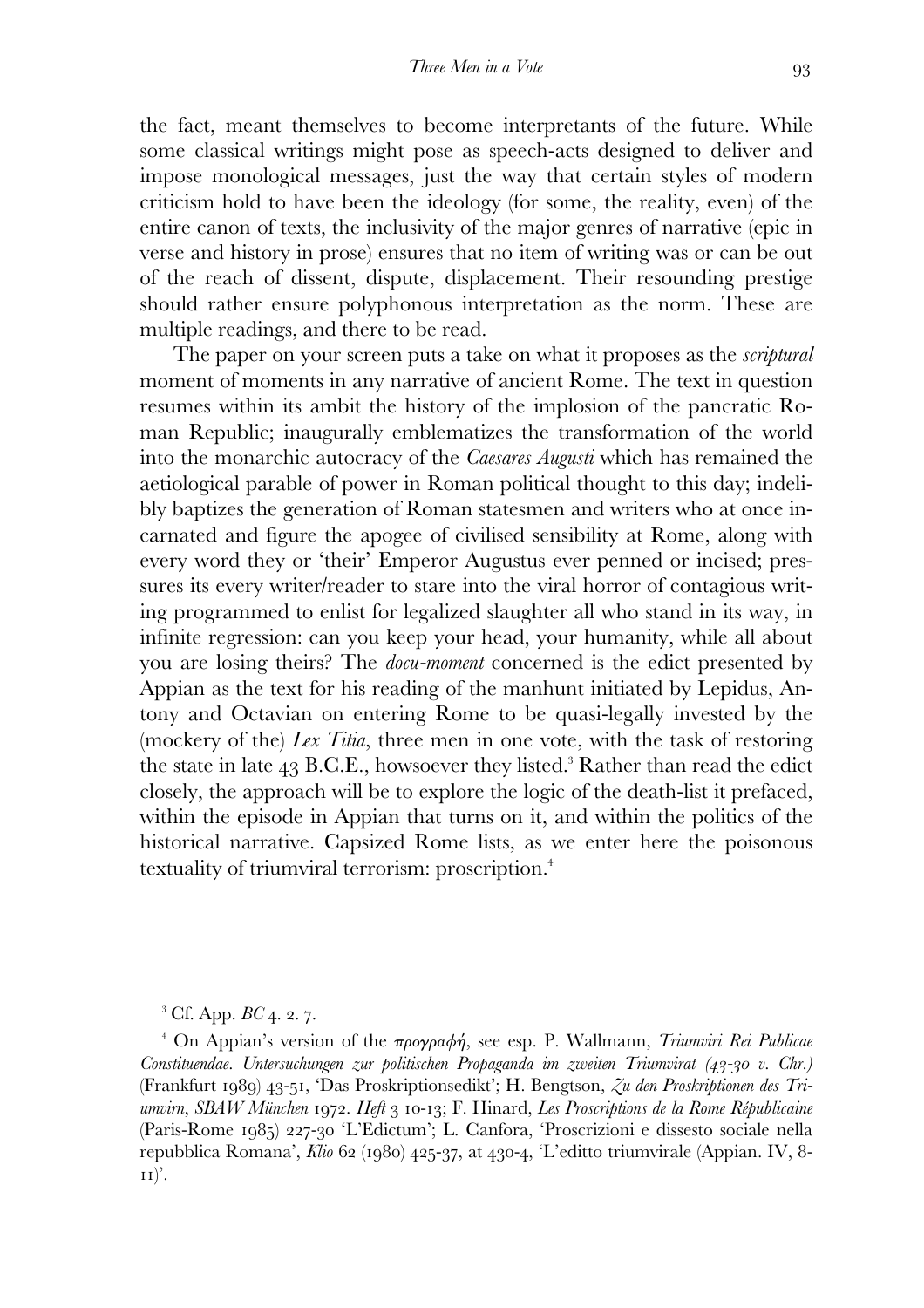### **. Three for the Price of One**

*proscriptionis miserrimum nomen illud* 

The triumviral proscription is set in counterpoint to the civil war against the forces led by Brutus and Cassius gathering strength in the East. Despite mutual antipathy and distrust, the Caesarian *diadochoi* have come together in a coalition brokered by their lesser brethren, especially Pollio and Plancus; they have united against the Pompeians grouped around Sex. Pompeius; and the bulk of the body of senators now needed to be deterred from initiatives by the lesson of the elimination of the ring-leaders who had organized the offensives against Antony, who had had him declared a public enemy, and who then did the same for Lepidus when he joined Antony; throwing in his lot with these outlaws carried the same implications for Octavian's position. Underlying the drama may have been the eruption of an 'esplosione di «forze latenti» in what amounted to 'a social revolution',<sup>6</sup> but what captures the attention is the intromission of civil war within the walls of Rome.<sup>7</sup> And, already, what we need to re-consider is what kind of narrative to tell: was this anywhere near so pre-planned, logical, calculated a sequence as my precis just intimated?

 Proscriptions were, particularly for (Greek and Roman) readers of Greek history, far from an unprecedented *genus* of atrocity. We might think, for example, of the Reign of Terror of The Thirty in Athens at the end of the Peloponnesian War, with their variously circumscribed lists of citizens, their legalized elimination even of close associates and intimates, the killings they ordered. But the *species* 'proscription', marked in Latin by a new ('euphemistic') locution, and as such a problem for Greek, English, or whatever history narratives to register, was affixed to just two fateful moments of fatality.

Polybius does have, under  $160/159$  B.C.E., the Epirot quisling Charops 'For me, you see, there has never been, nor will ever be, a person either more bestial or more sinister than Charops<sup>39</sup>—'finishing off the genocide

<sup>&</sup>lt;sup>5</sup> 'Proscription: the saddest word in Latin', Cic. *Dom.* 43.

 $6$  Canfora 435; R. Syme, *The Roman Revolution* (Oxford 1939) 194, finessed by Hinard 303-5, 'Terrorisme'.

<sup>&</sup>lt;sup>7</sup> So App. *BC*, *Praef.* 1.2, 4. 3. 14. For powerful modern narrations-*cum*-commentaries of the events, cf. esp. Syme  $187-201$ , 'The Proscriptions', Bengtson. For structural analysis, cf. Canfora, F. Millar, 'Triumvirate and Principate',  $\tilde{\jmath}RS$  63 (1973) 50-67, J. Bleicken, *Zwischen Republik und Prinzipat. Zum Charakter des Zweiten Triumvirats*, *Abh. Göttingen*  $(1990),$  esp.  $41-51$ .

 $8$  Xen. *Mem.* 2. When Appian picks out the proscriptions as unparalleled among Hellenes in *stasis* or war  $(BC \, 4. \, 1. \, 1)$ , he thinks especially of Thucydides on the Corcyraean *stasis* (3.82), signalling it by the Thucydidean editorial flourish (cf. A. M. Gowing, *The Triumviral Narratives of Appian and Cassius Dio* [Michigan 1992] 265f.).

<sup>&</sup>lt;sup>9</sup> Polyb. 30. 12. 3.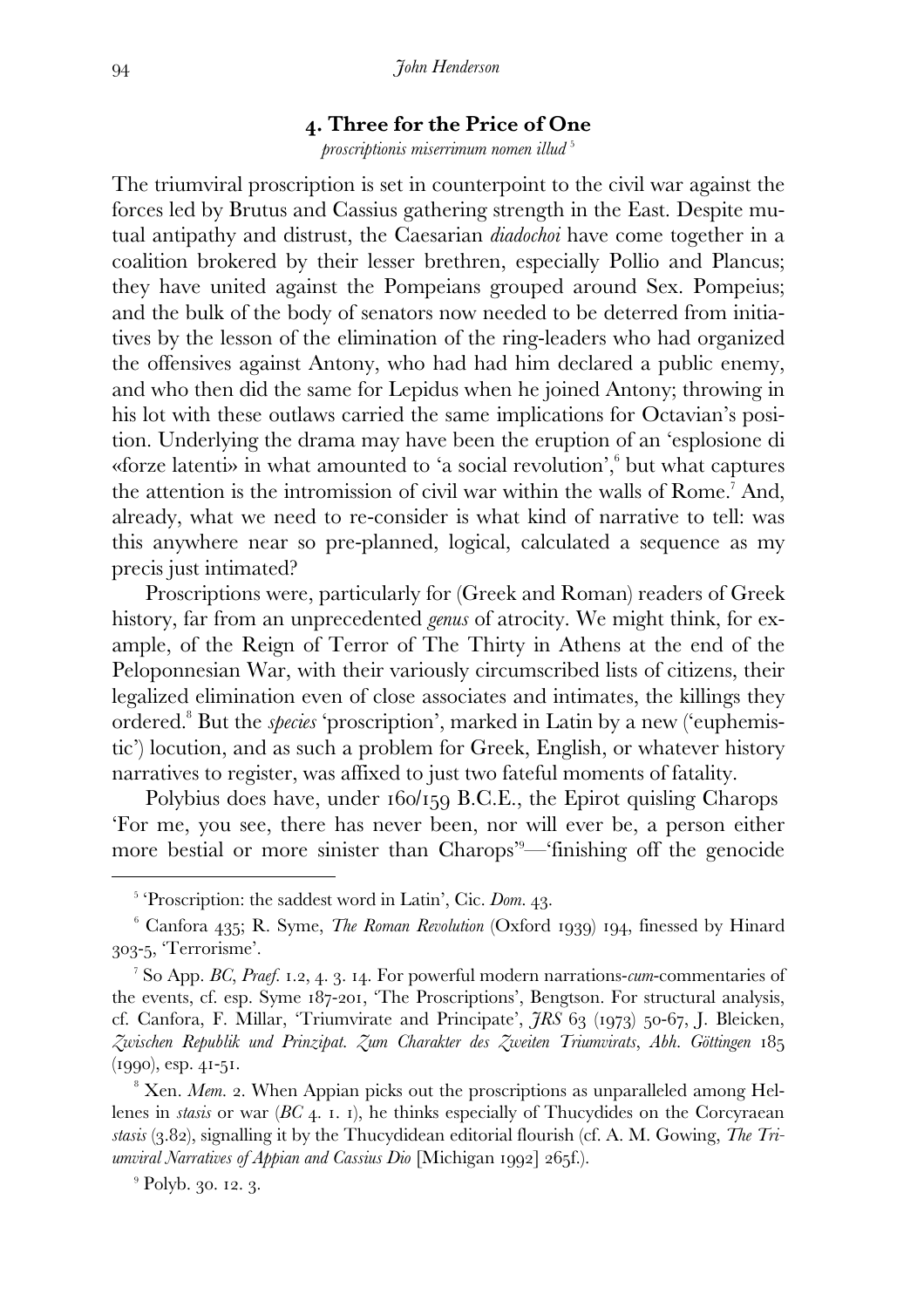perpetrated by his Roman trainers, murdering people openly in the *agora* or in their homes, sending out squads to assassinate others on their estates or along the roads, confiscating the property of all the dead, he brought in another device. He *proscribed* as outlaws those who were blessed with property as outlaws—not just men, but women, too. … When they'd unloaded all the men and women as far as they could, they brought all *the proscribed* before the people's court … . They condemned them all not to exile but to death as enemies." But this has to be an excerptor's paraphrase of Polybius' text, if this is to be recognized as the use of *prographo* elsewhere as a *calque* on the Latin *proscribo* (+ *aliquem*), which seems to be Sulla's contribution (in 82/81) B.C.E.) to the European fund of barbarous terms for barbarity: 'Evil a la Sulla: proscription' (*Sullani exempli malum: proscriptio*).

 Sulla: '*first to proscribe* enemies to death. … Sulla *proscribed* killing on sight, for vast bounties and for ditto penalties for concealment'; "Sulla 'proscribed' them to death. For he it seems to be who *first proscribed* (προγράψαι) those inflicted with the death penalty, and *inscribed* (ἐπιγράψαι) bounties for killing, rewards for information leading to discovery, penalties for concealment'. Appian declares that 'the same sort of things happened under Sulla, and before him Marius', but, he writes, the triumviral proscriptions were 'all the more a living memory because they were *the last ones*'.

 At Rome, then, *proscription* was distinguished as a style of barbarity in a class of its own.<sup>15</sup> And proscription never lost its Sullan ring: thus, Cicero was sure Pompey would emulate his teacher, 'for his mind is Sullavatin' 'n' proscripturatin' long since' (*ita sullaturit animus eius et proscripturit iam diu*).<sup>16</sup> And when Horace turned *his* experience of 43 B.C.E. into a parable for the 30s, the emblematic *proscriptus* that stepped into his lines, Rupilius Rex, *had* to come from *Praeneste* because of what Sulla did when he stormed the Marians there, the moment before he invented proscription: 'He separated them from each other into three lots—Romans, Samnites, Praenestians; the Ro-

<sup>&</sup>lt;sup>10</sup> Polyb. 32.5.12, 6.1 (from the *exc. de uirt. et uit.*). Diodorus' account (31. 31) is derivative from Polybius but does not use  $\pi \rho \circ \gamma \rho \circ \phi \circ \phi$ . On Charops, see H. H. Scullard, 'Charops and Roman Policy in Epirus',  $\tilde{\jmath}RS$  34 (1945) 58-64.

 $\mathrm{W}$  Vell. 2. 66.1.

 $^{12}$  App. *BC* 4. I. I.

<sup>&</sup>lt;sup>13</sup> App. *BC* 1. 11. 95;  $\epsilon \pi i \theta \alpha \nu \alpha \tau \varphi \pi \rho \varphi \varphi \varphi \alpha \varphi \alpha \varphi \alpha \varphi$  are also picked out as a particularly grim feature of the collapse of Rome in the *Preface*, I. I. 2, I. 5, cf. 4. I.I.

 $^{14}$  App. *BC* 4. 3. 16.

<sup>&</sup>lt;sup>15</sup> Cf. W. Nippel, *Public Order in Ancient Rome* (Cambridge1995) 55f., 83f. for overlap and difference between proscription and its close kin; to an uncomfortable extent, Sulla's proscription must be imagined from its triumviral after-image (cf. Hinard 10).

 $^{16}$  Cic. Att. 9. 10. 6 (cf. Quintil. 8. 6. 32).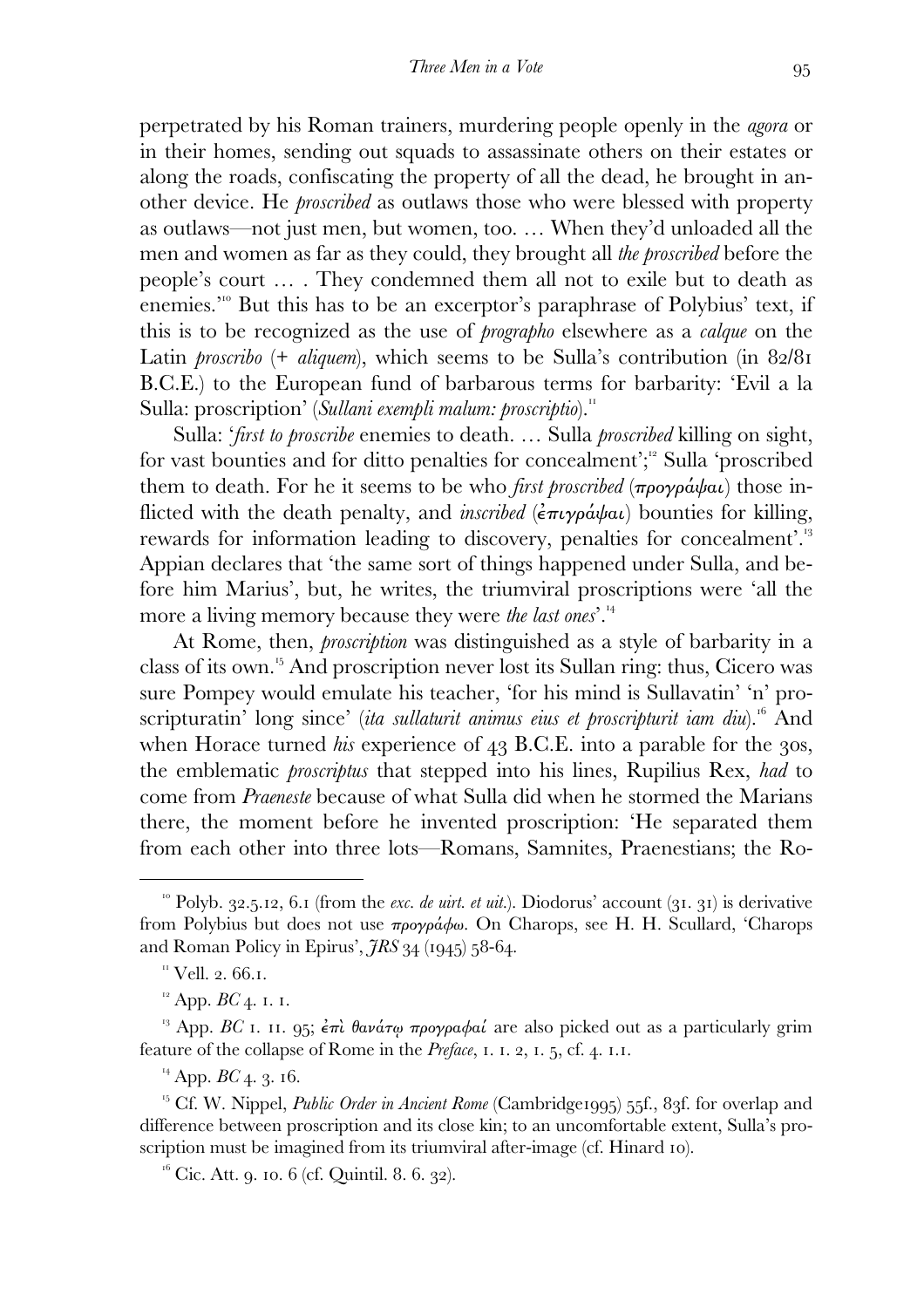mans … he pardoned, … all the rest he had used for target-practice. … The town he had them loot, top to tail'.

When the triumviral proscription came in  $43$ , it was christened a return, a 'son-of-Sulla' scenario, from what would one day be dubbed 'Sulla's student trio' (*Sullae ... discipuli tres*):<sup>18</sup> 'those killings which once Sulla had used, from proscriptions, encored … All the rest that had been done before in Sulla's day occurred at this time too'.<sup>19</sup> It was worse, as rhetorical conceit has it, because Sulla's people had been 'improvising and experimentally innovating'; and because 'only Sulla's and his henchmen's enemies died, not his friends or other people ... apart from the odd multimillionnaire'.<sup>20</sup> Dio quotes the *IIIuiri* as telling the People they 'hadn't emulated either the brutality of Marius and Sulla ... or the clemency of Caesar'.<sup>21</sup>

In Appian's version of the text of the triumviral *Proskriptionsedikt*,<sup>22</sup> they confess, in the full shame/shamelessness of denial:

We shall go hard on no mass group/swathe of people; we shan't regard as personal enemies all who opposed or schemed against us; nor for wealth on its own, or opulence, or status, or in the numbers that another supremo before us killed, when he too was ordering the state in a civil war, the one you dubbed '*Felix*' for his success—though three needs must have more enemies than one!

Just as within this tumbling sentence it is not clear how many of the denials relate to Sulla, as the euphemisms cling to 'us' and the 'killing' to Sulla, while 'our' rhetoric dashes on, through mild anacolouthon, to solicit felicita-

 $\overline{a}$ 

 $^{24}$  App. *BC* 4. 2. 10.

<sup>&</sup>lt;sup>17</sup> Hor. *Serm.* 1, 7, 1, 28, App. *BC* 1, 10, 94; Liv. *Per.* 88, *omnes Praenestinos inermes concidi iussit.* [Editor's Hend-note: the author has modestly proscribed a reference to 'On Getting Rid of Kings: Horace Satires **1** 7 (Endersong)', *CQ* 44 [1994] 146-70.]

 $18$  Juv. 2. 28.

 $^{19}$  Dio 47. 3. 1, 2.

 $^{20}$  Dio 47. 4. 1, 5. 1.

 $2^{21}$  Dio 47. 13. 4; cf. Gowing 251.

 $\overline{a}$  I agree with the position argued by Wallmann 43, that Appian has re-touched a version of the edict, rather than dreamed it up: as with the other 'document' of the proscription episode, the speech of Hortensia  $(4, 5, 32f)$ , I do not see that Appian has originated very much of the thought, or wording, but by the same token do not see that the actors in 43 originated very much of it, either. Oddly enough, Appian's Hortensia has aroused much less scepticism than the edict.

 $23$  Cf. Canfora 430.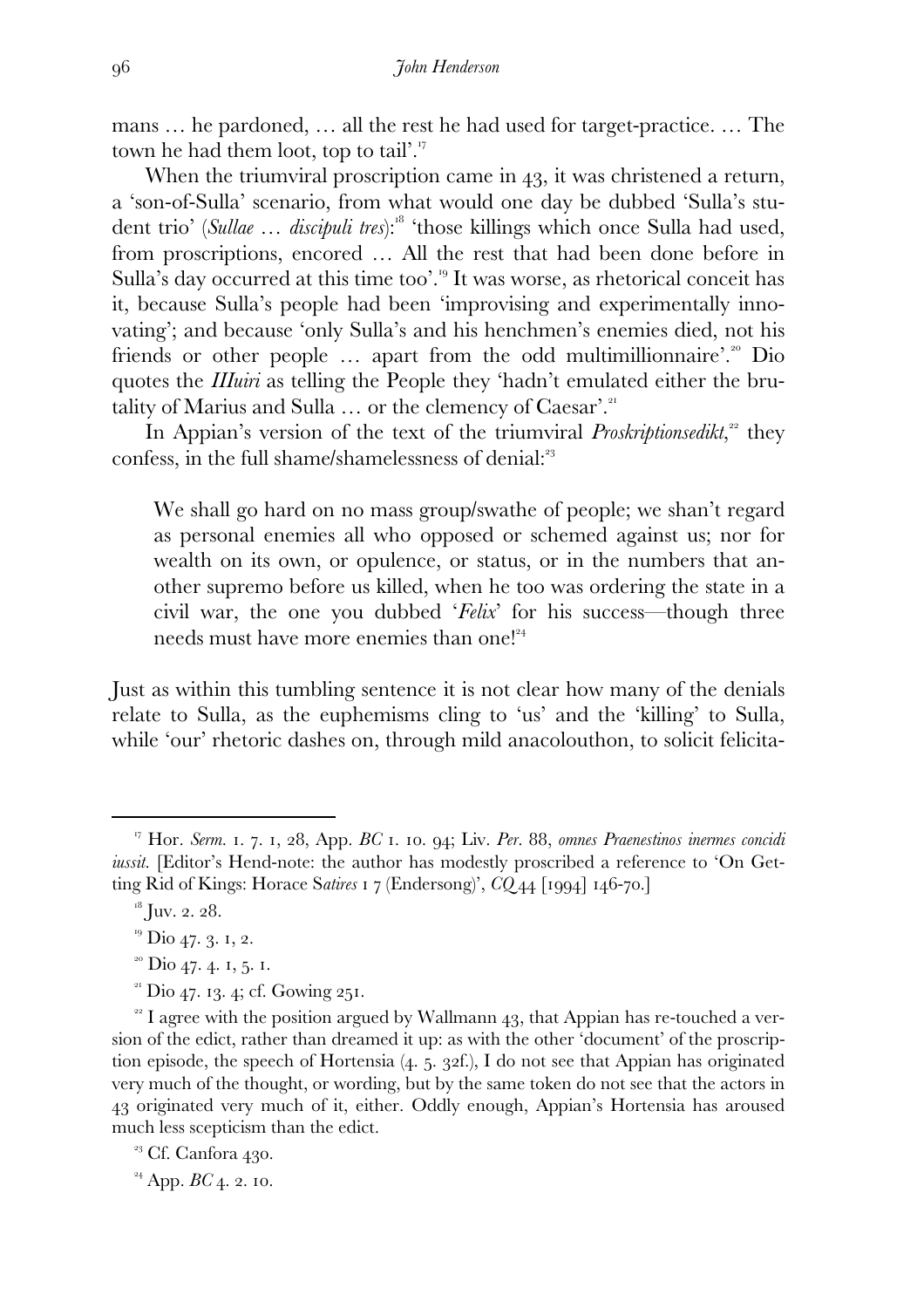tions and end in a 'witticism', $\frac{3}{5}$  so too the entire document, together with its surrounding narrational commentary and festoon of accompanying narratives, prods the reader into synkrisis between the first and second proscriptions. Can we see how alike, how unlike they are—and how the comparisons are muddied, as they are forced upon us, by the triumviral denials, how the narrator plays false the thrust of the differences claimed in the edict, $^{26}$ how polluting the business of precisely calibrating the worst outrages perpetrated in the name of Roman law must be? Writing history, we are put in the same triumviral business of writing death. Everyone was, and is.

### **. Three's a Crowd**

*Sulla potuit, ego non potero?*

The triumvirs let the unsharable and abjured *dictatura* favoured by Sulla and by Julius be—however impressively it may have served as model for the way to manufacture 'legality'<sup>28</sup>—and surprised Rome with proscriptions *before* their war.<sup>29</sup> Sulla's proscriptions had mopped up losers in the aftermath of battle: if Brutus and Cassius had prevailed at Philippi, they 'should' have marched in his footsteps. Sullan proscription was *not* the way to vindicate filial piety toward the *popularis* (Julius) Caesar, and the publicly ceremonied and statutory triumvirate, if it did replay Caesarian politics, must *eo ipso* por-

<sup>&</sup>lt;sup>25</sup> The inconcinnity of the final arithmetic (cf. the same juggling in Dio 47. 3. 3) does not just mime hasty composition (Wallmann  $\alpha$ ), but projects the conceptual menace of the edict onto its tonality: this is the moment where the 'psychic terrorism', topically modulated as self-proclaimed *tutum*, *iustum*, *pium*, *modestum*, hits the rhetorical reef of brute 'necessity' in triplicate (the triumcolon of ἀνάγκης … ἀνάγκη … ἀνάγκη, *loc. cit.*; cf. the *color* that opens the  $\pi \rho \circ \gamma \rho \circ \phi \circ \eta$ : ...  $\dot{\eta} \nu \circ \gamma \circ \kappa \circ \phi \circ \phi$ , 4. 8); it is also the moment where the edict toys with the calculations it prompts in the minds of the audience: is anyone relieved that numbers will 'not exceed' (the several thousands of) Sulla's massacres? The throwaway clausula at once pushes expectations back up to hover *only just* below the Sullan figure—with the tease that *ceteris paribus* a 300% increase should be obligatory under a triple dictatorship.

 $26$  Cf. Gowing 251: 'As the surrounding narrative makes abundantly clear, where each of the pledges … is methodically refuted, the edict was a masterpiece of sophistic propaganda. Appian's debunking began in … a direct contradiction of the edict's terms. The intervening chapters … further undercut the triumvirs' promises.'

<sup>&</sup>lt;sup>27</sup> 'No one stopped Sulla—try stopping me!', Cic. Att. 9. 10. 2.

<sup>&</sup>lt;sup>28</sup> Cic. *Leg.* 1. 42 claims the interregnal *Lex Valeria Flacci* empowered Sulla as dictator *ut* ... quem uellet ciuium uel indicta causa impune posset occidere (cf. App. *BC* 1. 11. 98). Augustus' 'life tribunate' could clone from the Sullan dictatorship, voted 'not for a fixed term, but … for at his pleasure' (*ibid.*). But *Sulla* resigned …

 $39$  Hinard 306.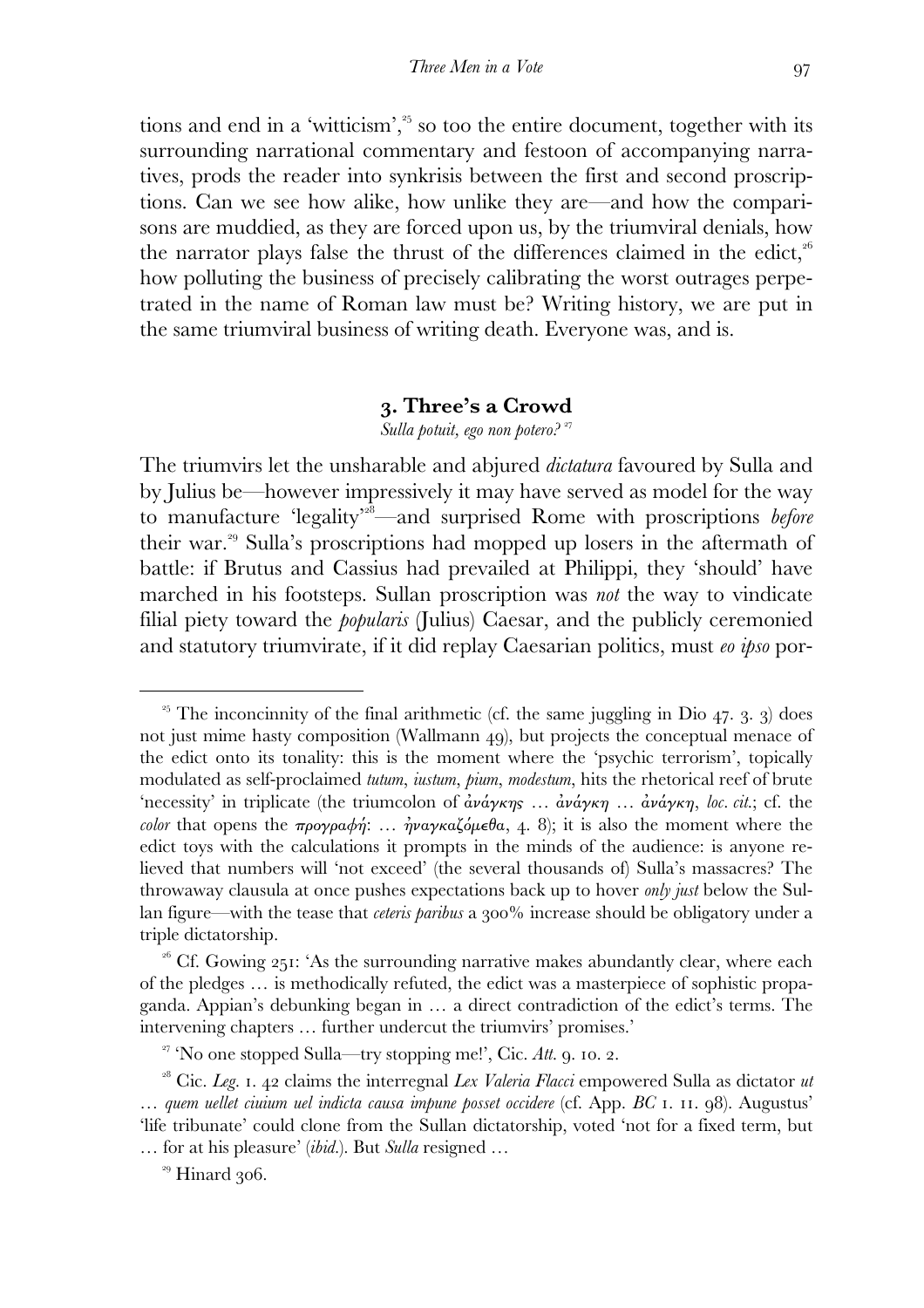tend fissure into a re-run of the internecine progress of the first, private and unofficial, compact. Who would be the Crassus? The Pompey? *Not*, then, Pompey's son? The bizarreries of historical precedent are a symptomatic facet of the unravelling of cultural poetics in crisis. Reading what was happening, what the triumvirs were doing and what was being done to Rome, had to operate in terms of the Sullan script of proscription. The connections could seem to dictate, to prescribe, the *coup*, but were the similarities what would count, or the differences, or was it the dissimulation of either of these, or what?

 A synopsis of (shall we say?) 'ironic' (p)re-writes would include the following brief but indicative tally:

. It was right, one and all could agree, that the **Labienus** 'who arrested and murdered many people in the Sullan proscriptions' should become a triumviral victim in  $43$ ; yet it was all wrong that he should 'feel dishonoured if he didn't take his medicine nobly, stepping out front of his home and taking a pew as he awaited his killers'.

. What should it mean that **Brutus' father** was a victim of Sulla's proscriptions?

. That, limping *into* Rome on two good legs, **Q. Lucretius Vespillo** 'got to the city-gate where *his* father, proscribed by Sulla, had been captured, and saw a cohort of legionaries coming out at the double'— Vespillo's faithful slave support hid with him in a tomb, saved him from grave-robbers, and got him safely into his wife's false ceiling, stored till his pardon, and an eventual Augustan consulate (in  $(q)$ ?

4-5. Along with the **fathers of** the Antonian **L. Marcius Censorinus** (praetor 43), **and of** Antony's conqueror **C. Vibius Pansa** (the deceased consul of  $43$ ?

6-7. The otherwise forgotten **L. Fidustius** and the dangerously wellconnected tyrannicide sympathiser and husband of Pompeia, widow of Sulla's son and Pompey's daughter, **L. Cornelius Cinna**, both managed to get onto *both* the proscription lists, leaving the latter's sons, L. Cinna, Octavian's consul (in  $32$ ), and Cn. Cinna Magnus, Augustus' (5 C.E.) with a memorable family narrative to weave and bequeath.

<sup>&</sup>lt;sup>30</sup> App. *BC* 4. 4. 26: Hinard, no. 69, 48of.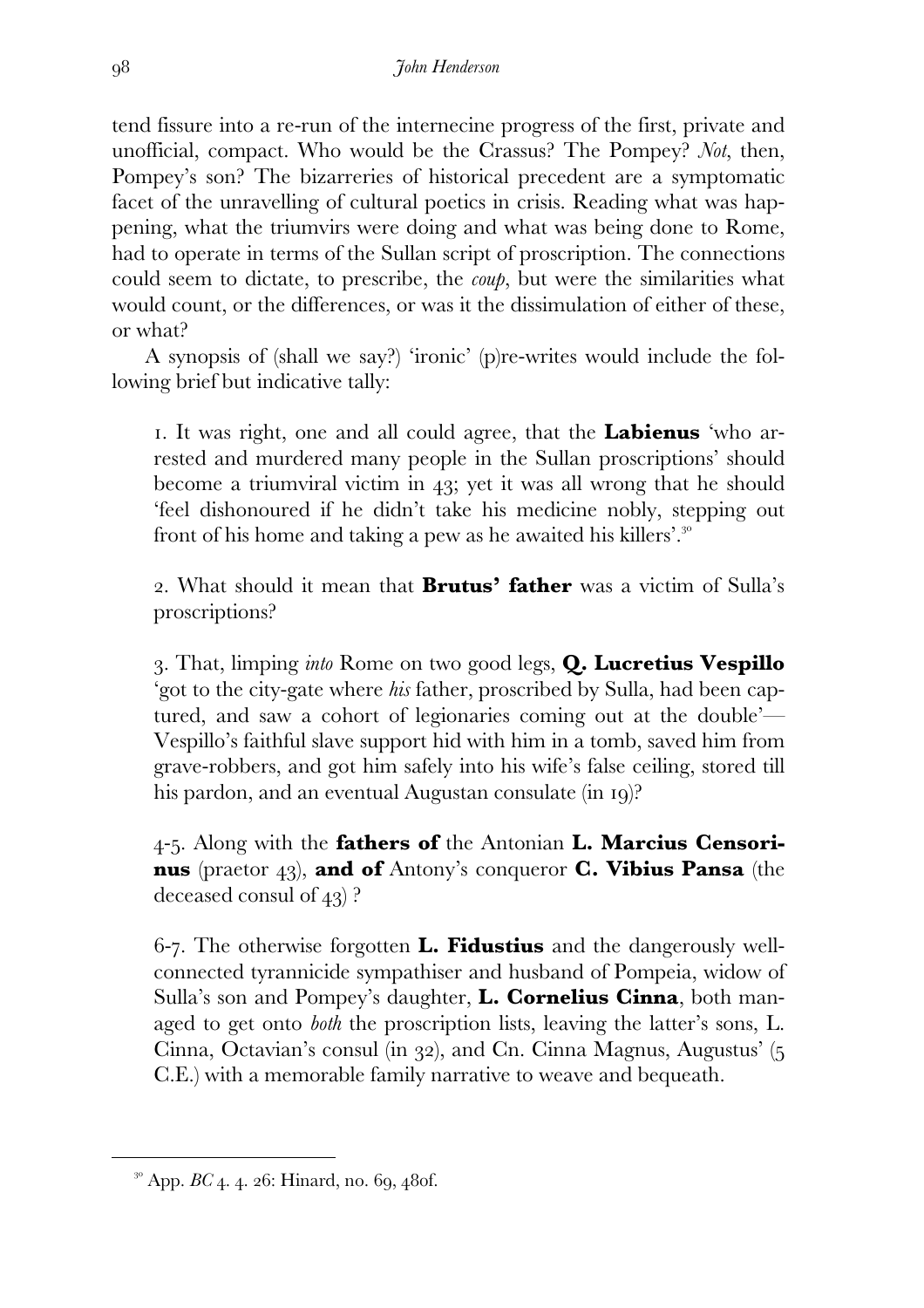# 8. And a certain *Maecenas* was on the list in 82/81, too.<sup>31</sup>

The symmetries and asymmetries in history story-shaped as repetition with(in) difference are, no doubt, precisely the materials of paradoxography, and a drily sado-dispassionate eye reminds us, of Appian's and Dio's series of proscript anecdotes, that 'These stories went a long way towards compensating the lack of prose fiction among the Romans'.<sup>32</sup>

 But the fictionality, or otherwise, of the anecdotes plentifully supplied by Appian, is of far less moment than the tralatician effort which they represent, and pass on to us; the effort to encompass the senselessness, the destruction of sense, which the mapping of perverted human relations pins to the triumvirate. The representation of societal collapse is bound to be a projection of imaginary as well as (anti-)analytic δείνωσις: Appian himself dubs these tales εἰκόνες, as replete with mimetic power as the ancestral *imagines* (εἰκόνες) such as Brutus', cherished by his old *quaestor*, the last proscript in the ledger, left with congratulations from Augustus for his fidelity.<sup>33</sup>

 To look back to the second triumvirate from the perspective of those who survived into post-Actian Rome, will provoke a similar response. But first we need to consider briefly how historical narratives of the period are bound to echo and shadow the experience of these survivors. Now *Quellenforschung* long tried to crack open secondary narratives such as Appian's *Romaika* (before he caught up with his own century in the last couple of books, 23-4 on the Dacian and Arabian Wars), along the seams of contrary attitudes expressed in particular passages towards particular figures or factions. These antinomies were huffed into contradictions which could then be puffed into diagnostic indications of shifts between subjection to one particular dominant source after another.<sup>34</sup> Did Suetonius *not* copy out his hype on Augustus from one narrative, the sleaze from another? Don't the former and the latter resemble respectively their equivalents in Appian and Dio? Can

<sup>&</sup>lt;sup>31</sup> Bruti: App. *BC* 2. 16. 111: Hinard, no. 35, 361-3; Vespillones: App. *BC* 4. 6. 44, Hinard, no. 41, 368f., no. 84., 491f.; Censorini: Hinard, no. 46, 37; Pansa: Dio 45. 17. 1, Hinard, no. 74, 408-10; Fidustius: Hinard, no. 26, 353 and no. 56, 468f.; Cinna: Hinard, no. 17, 343f. and no. 46, 457f.; Maecenas: Hinard, no. 42, 369f.

 $32$  Syme, 190. n. 6, as ever giving an enhanced paraphrase in vindication of his beloved ancient sources, cf. App.  $BC_4$ , 3. 15.

 $^{33}$  *BC* 4. 4. 21, 6. 51.

<sup>&</sup>lt;sup>34</sup> E. Gabba, *Appiano e la Storia delle Guerre Civili* (Florence 1956) urged a heavy and inert dependence on Pollio's *Histories* (225f. on the edict) on just these lines (cf. G. Zecchini, 'Asinio Pollione: Dall' attività politica alla riflessione storiografica', *ANRW* 2. 20. 3 (1982)  $1265-96$ , at  $1290f$ .). The most sensitive modern investigation of the sort is C. B. R. Pelling, 'Plutarch's method of work in the Roman Lives',  $\tilde{\jmath}$ HS  $99$  (1979) 74-96.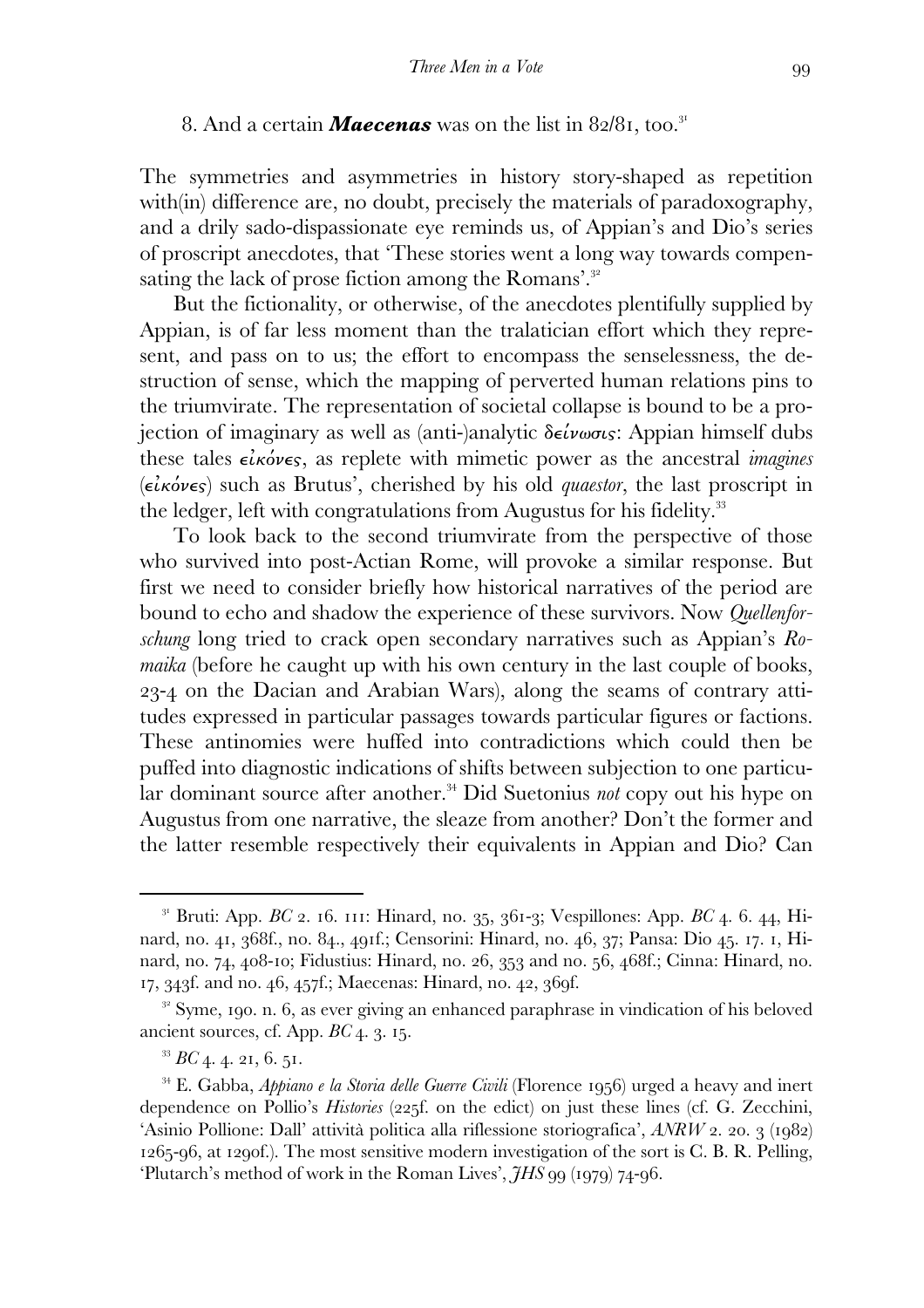we *not* guess that (to pick out a triumvirate of historians) Pollio, who gave up his father-in-law to the blacklist,<sup>35</sup> Messalla, whose name glittered on it, and Livy, innocent of all this, took rather different lines on this issue? Of course, more recent efforts have productively concentrated on registering the devotions of monumental projects such as Appian's, or Dio's (who will also become a primary historian of his own lifetime, as he eventually reaches the 'point' of his project), in their own writes. $3^6$  This revaluation has the potential to whittle down our notions of the distance between our activities *qua* narrative historians of Antiquity and those of our 'sources'—in particular, to jettison bogus superiority and scientistic *folies de grandeur*. But, more than this, the grist stripped out by *Quellenkritik* can feed straight into our mill, once it is re-assigned to contrary imaginings within, not between, individual reckonings of their subjects. Did not Suetonius firmly commit himself to an Augustus with two faces, duly fissured by contradiction?<sup>37</sup> Can anyone today entertain an integrated portrait of Augustus minus the ambivalence of fragmentation—without, that is, feeling their implication in the holistic politics of autocracy, as well (no doubt) of anarchy? So the narratives lived by those who survived to become Augustus and his imperial subjects must incorporate dissonance, cope with contrariety, and never, ever, obliviate barbarous uncreation.

### **. Whose Counting?**

### *Die Tage der Menschenjagd haben sich unauslöschlich in das Gedächtnis der Zeitgenossen eingegraben.*

Appian's narrative, where triumviral Octavian will be transfigured into the monarch Augustus who set the mould for the Antonine world inhabited by this Alexandrian *procurator Augusti*, is bound to the task of damning the barbarity of civil war (as interruption to the subsumption of other peoples' histories within that of conquest by Rome). History slows to a crawl, a near stand-still, between the Ides of March and Philippi (as in Dio, too, and in lost Livy), and the new Caesar's terrorist *entrée* is a phase of intense interpretivity. Adequate encounter with the period *demands* from a narrative the articulation of a breakdown in meaningfulness. Those who grew up with Octavian could scarcely talk the nightmares of their adolescence into anything

 $^{35}$  App. *BC* 4. 3. 12: L. Quinctius, Hinard, no. 112, 511, cf. R. G. M. Nisbet and M. Hubbard, *A Commentary on Horace* Odes *Book II* (Oxford 1978) 168 on Hor. *Carm.* 2. 11.

<sup>&</sup>lt;sup>36</sup> See esp. J. W. Rich, 'Dio on Augustus', in *History as Text. The Writing of Ancient History* (London1989), ed. A. Cameron, 86-110, at 91; Gowing 247-69, 'The Proscriptions'.

For a review, cf. E. Gabba, 'The Historians and Augustus', in *Caesar Augustus. Seven*  Aspects, edd. F. Millar and E. Segal (Oxford 1984) 61-88.

 $3^8$  Bengtson 19.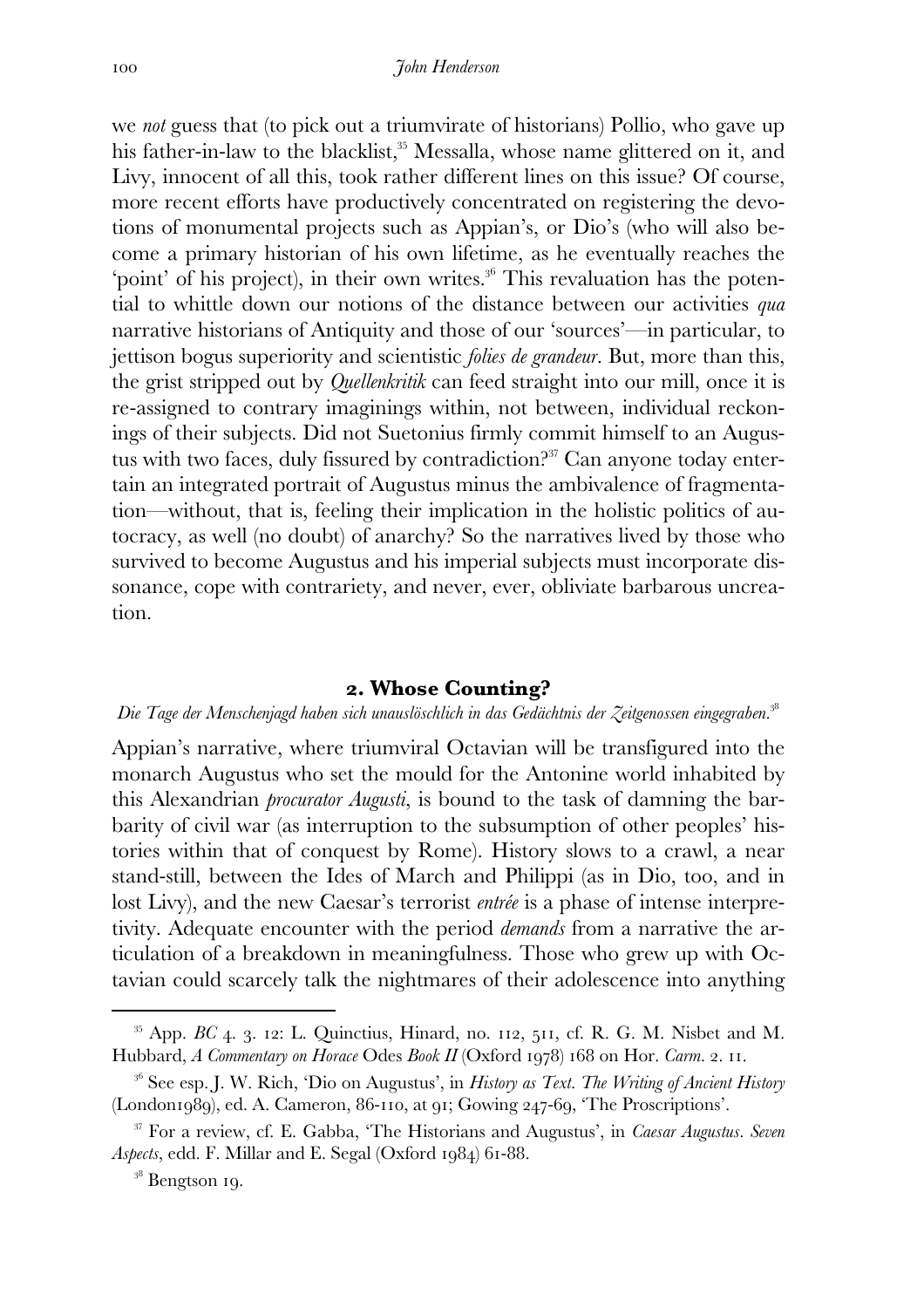less than tragic carnage. Efforts to exculpate Augustus' youth attest and betray the permanent stain.<sup>39</sup> Or, in another transcription of history, the abominations of Octavian served an indispensable role in underpinning the narrative of Augustus, whose every blessing killed—with kindness. And so with all the line of *Augusti* to follow. In either case, the edict is designed to write into its reader an embryonic scheme for the impending imperial revolution: 'neither Sulla's ferocity nor Julius' insouciance' is to be the formula, a *via media* that denied the progression from Octavian's version of the former to Augustus' version of the latter, before the fact.

 To run through the triumviral blacklist (after Hinard, whose labours have proscribed 160 triumviral citizens, to join his  $75$  Sullan Romans)<sup> $\mu$ </sup> is, intrinsically, to reenact the ritual of proscription. Here, then, is one deathwridden story of survival into post-Actian Rome.

. For a start, to head the triumviral headhunters' list ('essentially a "media event"<sup>(2)<sup>42</sup> was Lepidus' brother, **L. Aemilius Lepidus Paullus**: first to</sup> vote Lepidus and Antony *hostes*; he contrived to join Brutus, then stayed at Miletus, for keeps; but his eponymous son became first a consul appointed by Octavian (in  $34$ ), then an Augustan censor (22): when he held this office with Plancus for colleague, who could not remember how Lepidus *IIIuir* had shared the consulate in  $42$  with Plancus, their names forever dating the proscription campaign of terror?

. What would his villa at Cumae, bought up from Cicero's confiscated estate, bring back to **C. Antistius Vetus**, once with the tyrannicides, later Octavian's appointee consul (in 30), and father of a consul of Augustus  $(6)$ ?

<sup>&</sup>lt;sup>39</sup> E.g. Vell. 2. 66. 1, with A. J. Woodman, *Velleius Paterculus. The Caesarian and Augustan Narrative (2.41-93)* (Cambridge 1983) 145, *ad loc.*; Dio 47. 7, with Rich 97; cf. App. *BC* 4. 3. 16. The *Laudatio Turiae* parades prototype Augustan incrimination of Lepidus (ILS 8393, col. 2. IIf., E. Wistrand, *The So-Called Laudatio Turiae [Lund 1976] 24f.*). What might be the politics of the ruling, 'Condemnation and apology, however, are equally out of place'  $(Symerq1)?$ 

<sup>&</sup>lt;sup>40</sup> App. *BC* 4. 2. 8-10.

<sup>&</sup>lt;sup>41</sup> Hinard 13. The dynamics of listing—in particular, the stochastic strain for completeness (to *finish it off*)—are all about numbers, sheer, overwhelming, blank, or whatever: for example, Appian's countervailing catalogues of anecdotes accumulate a quite different sense of saturation than the roll-calls presented in this essay, supplying the count Appian withholds. Schindler –

<sup>&</sup>lt;sup>42</sup> R. D. Weigel, *Lepidus. The Tarnished Triumvir* (London-New York 1992), 154 n. 34: but proscription was a volatile wheeze to risk, cf. Hinard 313.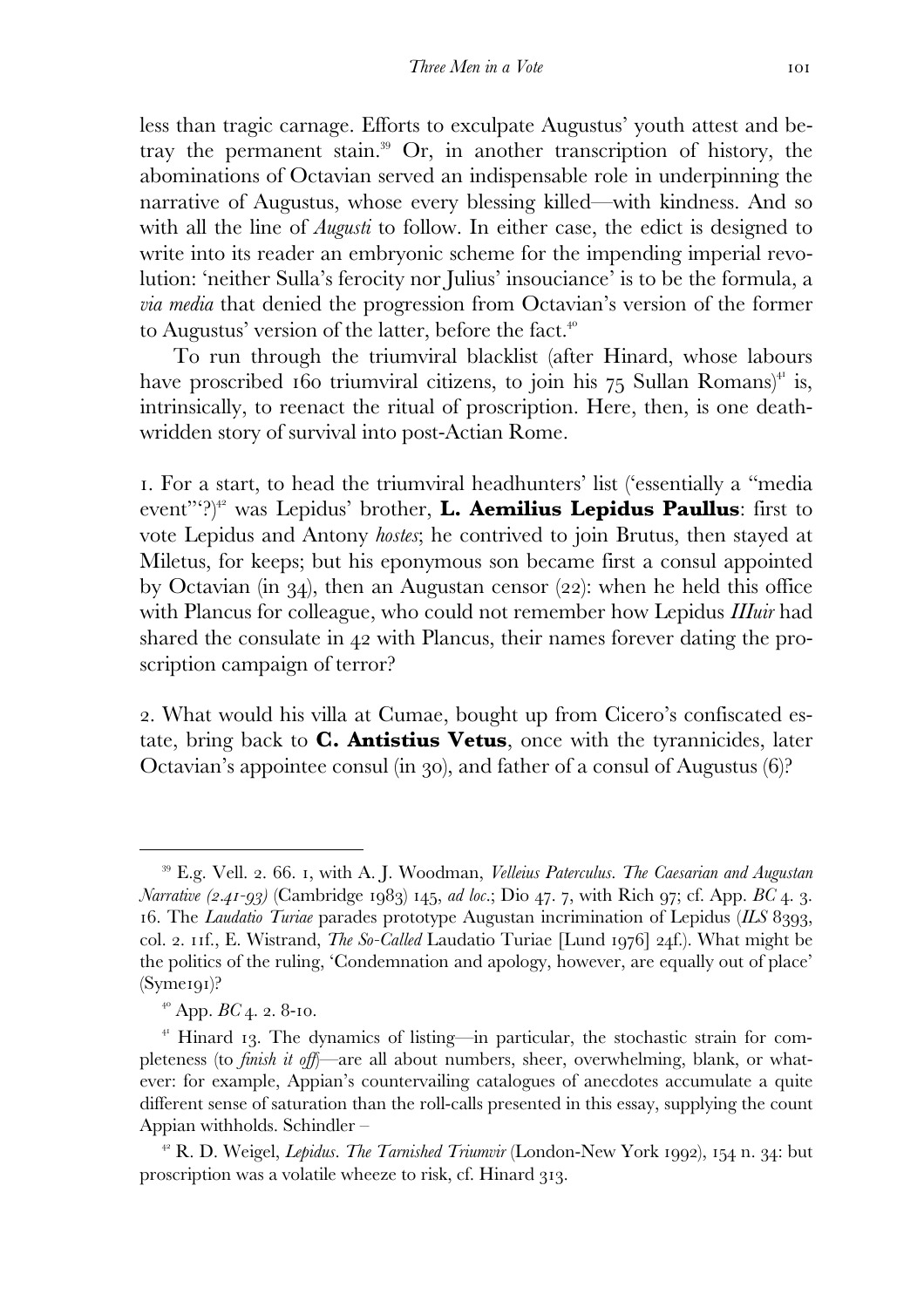. **M. Appuleius** fought his way out to Brutus; to become another Augustan consul (in 20).

. **L. Arruntius** fought his way out by Appuleius' side, to join Sex. Pompeius: with Octavian at Actium, he too became his consul (in 22). And a historian (of safely dead Punic Wars).

. **Brutus** lived the part of the *exemplum* his name programmed him for.

. **Cn. Calpurnius Piso Frugi** served Brutus, later to have an Augustan consulate thrust upon him at the restoration of the Republic (in  $23$ ), his sons matching him in  $7$  and  $1$  C.E.

. **L. Cassius** fought to the death at Philippi for his uncle Cassius; his son was, eventually, Augustus' consul (suff. II C.E.).

. **Cassius** is remembered.

. **Cassius Parmensis** the Caesaricide was a fellow officer with Horace at Philippi, joined Sex. Pompeius, then Antony, and was hit on a contract from Octavian after Actium: he and his various writings didn't fade for Horace, who in the late 20s still finds Cassius leaping to mind when twitting Tibullus: 'you may be writing to outdo Cassius at his own game or refute his corpus of writings, or else creeping round the woods, head down and mouth shut, staying in one peace—it depends on whether it matters to you to ask what befits the *dignitas* of a *wise* man, and—is this the same thing or not?—the *dignitas* of a *good* man'. Pardoned Horace, 'now keeping *his* skin in tip-top condition', quizzes him on the vanity of human wishes: his advice is to put yourself in the shoes of … the proscribed: 'reckon every dawn's your last, for every hour you don't count on will bring you happiness. As for me  $-$ .

10. **Ti. Claudius Nero**, praetor in 43, was not proscribed until the Perusine War, whence he rallied to Sex. Pompeius: what praises did his nine year old son, Rome's second Emperor Tiberius, memorialize in his *laudatio funebris* (in  $33$ )?

. **L. Cornelius Cinna** and his consular sons we have remembered already.

. **L. Cornelius Lentulus Cruscellio** may have become an admiral with Sex. Pompeius: was his son the Augustan  $\cos$ .  $18$ ?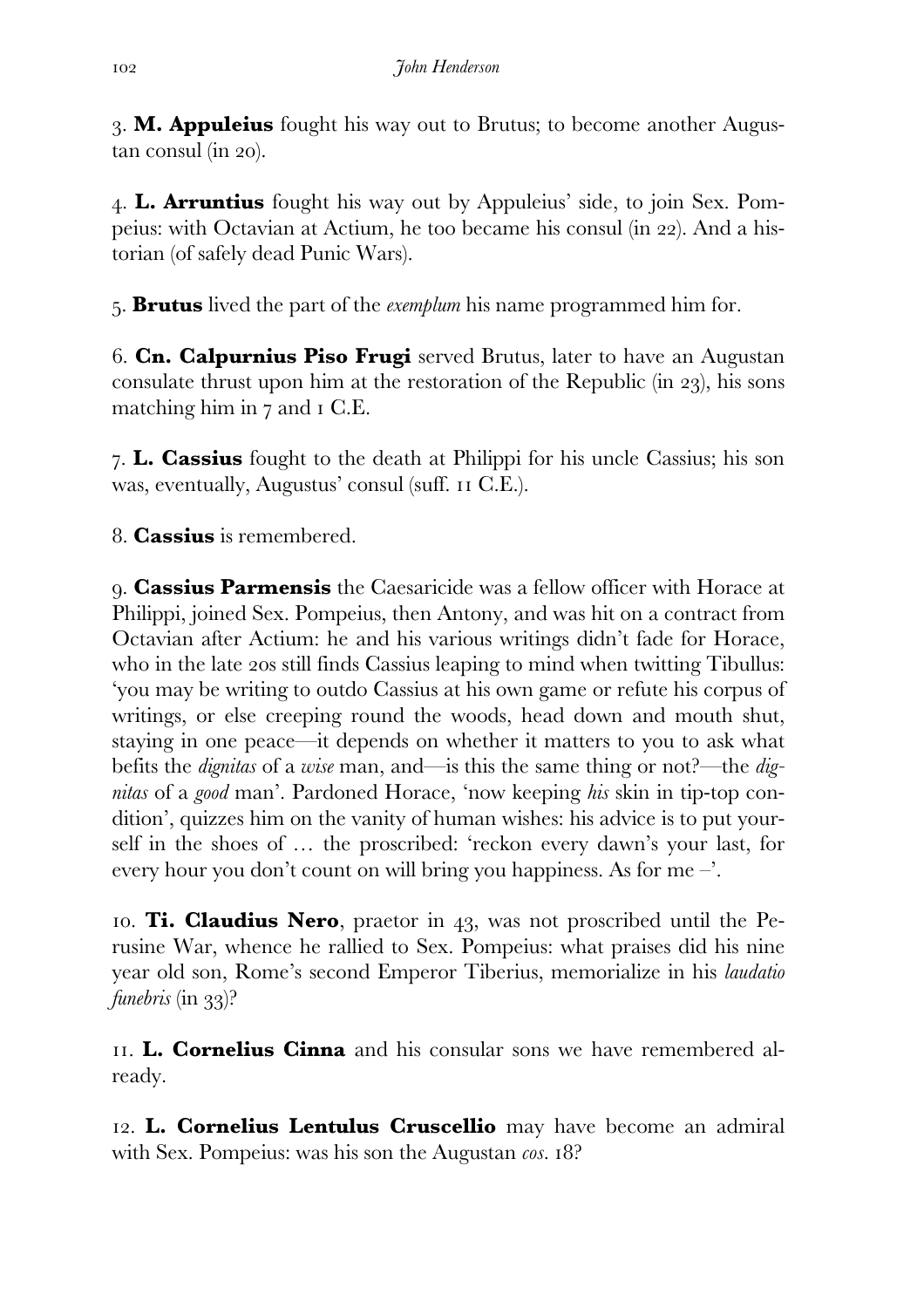. **Cn. Domitius Ahenobarbus**, great-great-grandfather of the Emperor Nero, survived Philippi and negotiated reconciliation witth Antony, who sponsored his consulate in 32; he swung to Octavian on the eve of Actium, but died soon after: his son was Augustus' consul  $(16)$ .

. The betrayed and slaughtered **Haterius** may have been father to the Augustan *cos. suff.* 5 C.E.: the *IIIuiri* re-enslaved the freed informer to Haterius' sons, for buying up their father's estates and insulting them grossly.

. The freedman's son **Q. Horatius Flaccus** fell out from Philippi, and into a *scriptus quaestorius*. He writes, but does not narrate, the sublation of Augustus.

. **M. Iunius Silanus**, removed from the list by the Treaty of Misenum, was appointed consul by Augustus (in  $25$ ).

. **D. Laelius Balbus**, who killed himself in Cornificius' defeat in Africa  $(42)$ , was (probably) father of Augustus' *cos*. 6 C.E.

. **M. Licinius Crassus**: son of the *IIIuir*, left Sex. Pompeius for Antony, then Octavian and the consulate (in 30): his adoptive son was Augustan consul in  $14$ .

. **M. Lollius Paulinus** may have been the Marcus who played a slave after Philippi, was recognized by his purchaser who won his pardon from Octavian; the situation was, believe it or not, replayed in reverse after Actium. The pair became Augustan consuls (in  $2I$ ?).

. **Q. Lucretius Vespillo** we have remembered already: Augustan *cos. ord.* **19**.

. **A. Manlius Torquatus** survived Philippi to receive both an *Epistle* and an *Ode* from comrade Horace.

22. A certain **Nonius** was grandfather of a triumviral consul (in  $35$  C.E.).

. Horace whoops it up for a **Pompeius**, escapee from Philippi, then with Sex. Pompeius, until Octavian's post-Actium amnesty.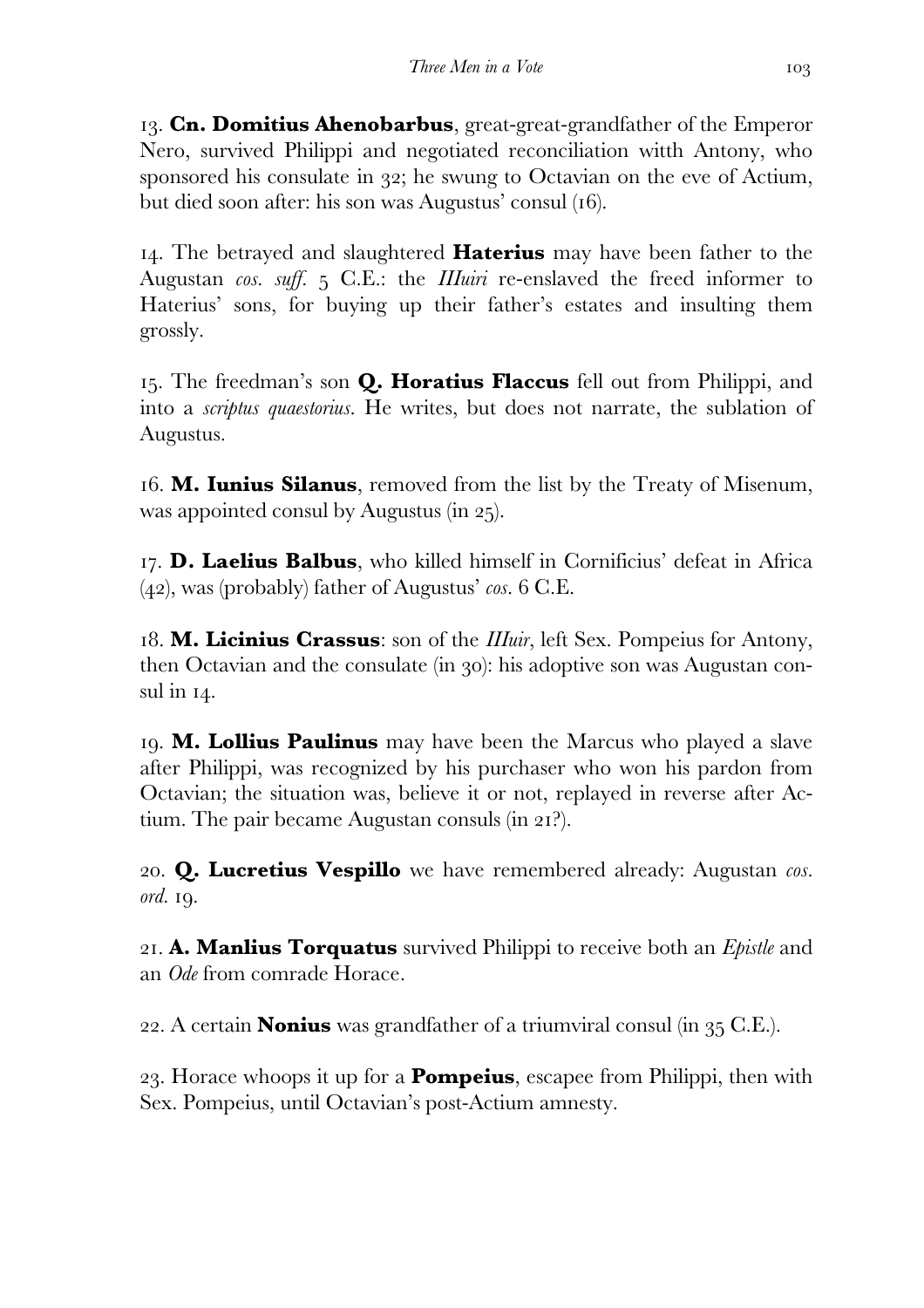. **T. Pomponius Atticus** was soon removed from the blacklist, by Antony. His biographer (who claims perfect instincts for Atticus: *timens proscriptionem …*) makes a feature of memorialising his sheltering of other *proscripti.*

25-26. Sex. Quinctilius Varus, decapitated in Italy, and Sex. Qunctil**ius Varus**, suicide after Philippi, were grandfather and father of the Augustan consul of 13.

. Horace's butt **Rupilius Rex** we have remarked upon.

. **L. Saenius Balbinus** escaped to Sex. Pompeius, and became Octavian's consul (in  $30$ ).

. **L. Scribonius Libo** was Sex. Pompeius' aide, temporarily Octavian's father-in-law, joined Antony and held a triumviral consulate (in  $34$ ): his natural son held an Augustan consulate  $(i_5)$ .

. **C. Sentius Saturninus Vetulo** was pardoned after serving Sex. Pompeius; his son was an Augustan consul (in 19).

. **M. Seruilius**, who fought for Brutus and Cassius, was probably father of the Augustan consul of  $\overline{3}$  C.E. and so grandfather of the historian Seruilius Nonianus.

. **L. Sestius Quirinalis Albinianus** was Brutus' proquaestor, and his suffect consulate in 23 inaugurated Augustus' restored Republic—the new spring of Horace's fourth *Ode*.

. **Ser. Sulpicius Galba** had a historian for a son, an Augustan consul for a grandson (in  $5$  C.E.), and the Emperor Galba for a great-grandson.

. The former Pompeian commander and voluminous writer **M. Terentius Varro** was soon *restitutus* and lived to be a hundred.

. It seems **L. Titius** took refuge with Sex. Pompeius and so saved his captured son M. Titius, Plancus' nephew; the latter joined Antony, then executed Sex. Pompeius, and crossed to become Octavian's consul for the vital year of Actium (in  $\mathfrak{g}_I$ ).

. **M. Tullius Cicero**, Junior, was an officer at Philippi, then for Sex. Pompeius, before becoming Octavian's *cos. suff.* (in 30).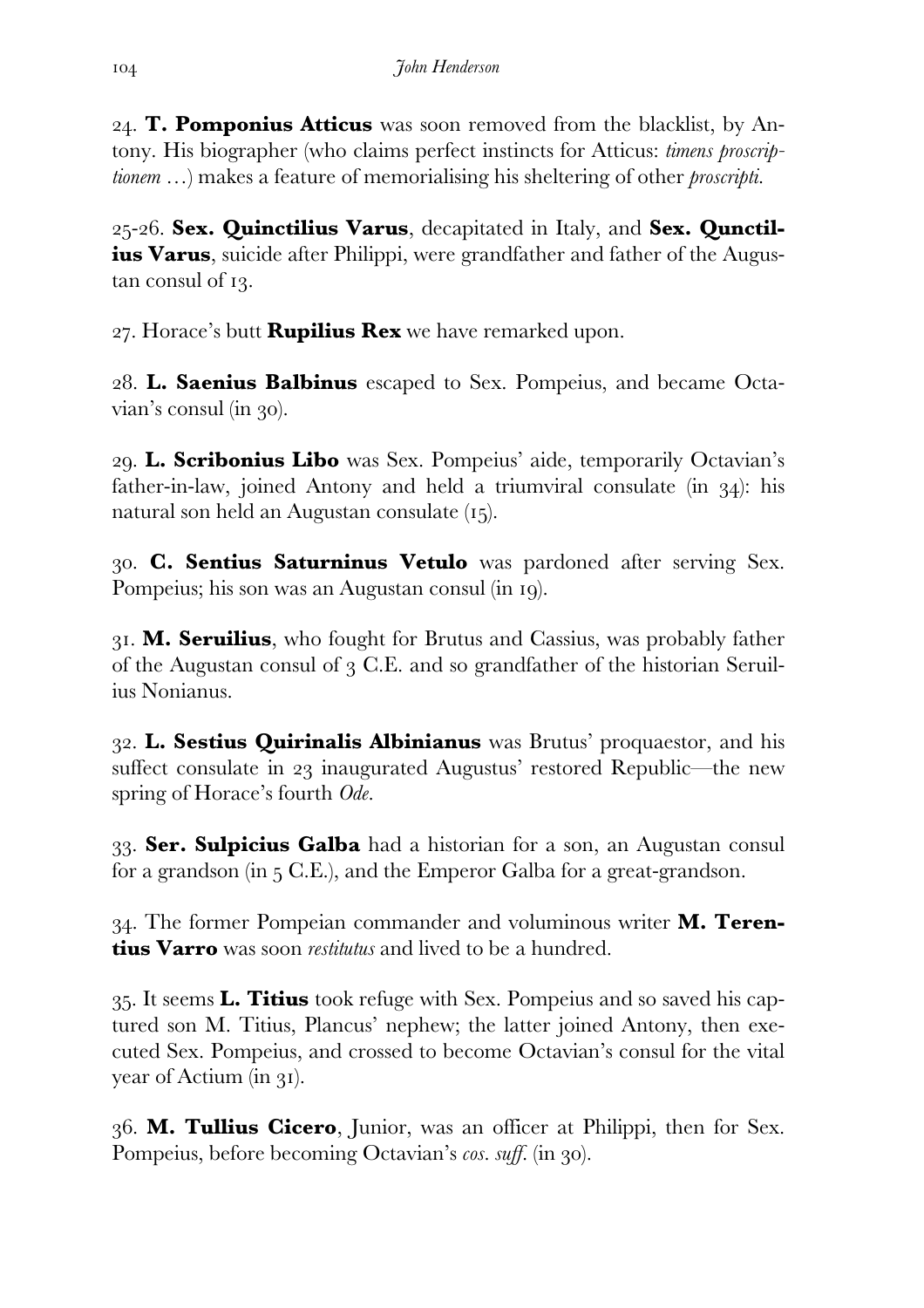. **M. Valerius Messalla Corvinus** followed Brutus, then joined Antony, before siding with Octavian (*cos. suff.* 31). One son was an Augustan consul (in 3), another a Tiberian (20 C.E.). Messalla's *Memoirs* preserved his own sense of the history he had suffered and made.

. **C. Velleius** worked with Brutus, committed suicide after the Perusine War; his grandson was Tiberius' senator historian.

. **T. Vinius** was saved by his wife's intercession with Octavian; when the consul in the crisis Year of the Four Emperors died with the Emperor Galba, his epitaph tellingly placed him as 'the proscript's grandson'.

. **M. Volusius** probably joined Sex. Pompeius. Was his nephew an Augustan *cos. suff.* (in 12)?<sup>43</sup>

Here, then, are forty, but not the best, of the proscribed who lived on, in person or as memories, to add their stories to the Augustan heap.<sup>44</sup> These proscribed were, as they were bound to be, from the ranks of the Roman aristocracy, old and new; the Augustan aristocracy was bound to include the survivors and the families of the victims, or at any rate to empathize with their predecessors as such, so the purge was necessarily inscribed on their lives.

 The single most vocal legacy of the triumviral putsch was, however, the corpus of writings left by **M. Tullius Cicero**, its sole known consular vic-

<sup>&</sup>lt;sup>43</sup> Lepidi: Hinard, nos. 4-5, 418-21; Antistius: Hinard no. 8, 422f.; Appuleius: Hinard, no. 12, 426f.; Arruntius: Hinard, no. 20, 432f.; Brutus: Hinard, no. 26, 437f.; Piso: Hinard, no. 30, 442f.; L. Cassius: Hinard, no. 35, 447; Cassius: Hinard, no. 36, 448; Cassius Parmensis: Hor. *Epp.* 1. 4. 3, Hinard, no. 38, 449; Nero: Suet. *Tib.* 6, Hinard, no. 41, 451-3; Lentulus: Hinard, no. 47, 459f.; Ahenobarbus: Suet. *Ner.* 3.3, Hinard, no. 51, 463-4; Haterius: App. *BC* 4. 4. 29, Hinard, no. 61, 471; Horace: Acro ad *Epp.* 2. 2. 41, Suet. *Vit. Horat.*, Hinard, no. 63, 473-5; Silanus: Hinard, no. 68, 479f.; Laelius: Hinard, no. 71, 482f.; Crassus: Hinard, no. 73, 483f.; Lollius: App. *BC* 4. 6. 49, Hinard, no. 81, 487f.; Torquatus: Hor. *Epp.* 1. 5, *Carm.* 4. 7, Hinard, no. 85, 492; Nonius: Hinard, no. 93, 498; Pompeius: Hor. *Carm.* 2. 7, Hinard, no. 106, 506f.; Atticus: Nep. Att. 9-11, esp. 10. 2, Hinard, no. 108, 508; Quinctilii: Hinard, nos. 110-111, 509-11; Rupilius: Hinard, no. 114, 512f.; Balbinus: Hinard, no. 115, 513f.; Scribonius: Hinard, no. 118, 516f.; Sentius: Hinard, no. 120, 518f.; Servilius: Hinard, no. 123, 521; Sestius: Hinard, no. 126, 523, E. L. Will, 'Ambiguity in Horace, *Odes* 1. 4', *CPh* 77 (1982), 240-5; Galba: Suet. *Galb.* 3, Hinard, no.132, 526f.; Varro: App. *BC* 4. 6. 47, Hinard, no. 133, 527; Titius: Hinard, no. 137, 533f.; Cicero: Hinard, no.140, 537; Messalla: Hinard, no. 145, 540f.; Velleius: Hinard, no. 146, 541; Vinius: Tac. *Hist*. 1.48.3f., Hinard, no. 156, 548f.; Volusius: Hinard, no. 159, 550f.

Appian's gallery of proscripted are given the twists to their fates, if any, beyond Actium (Gowing  $263$ ).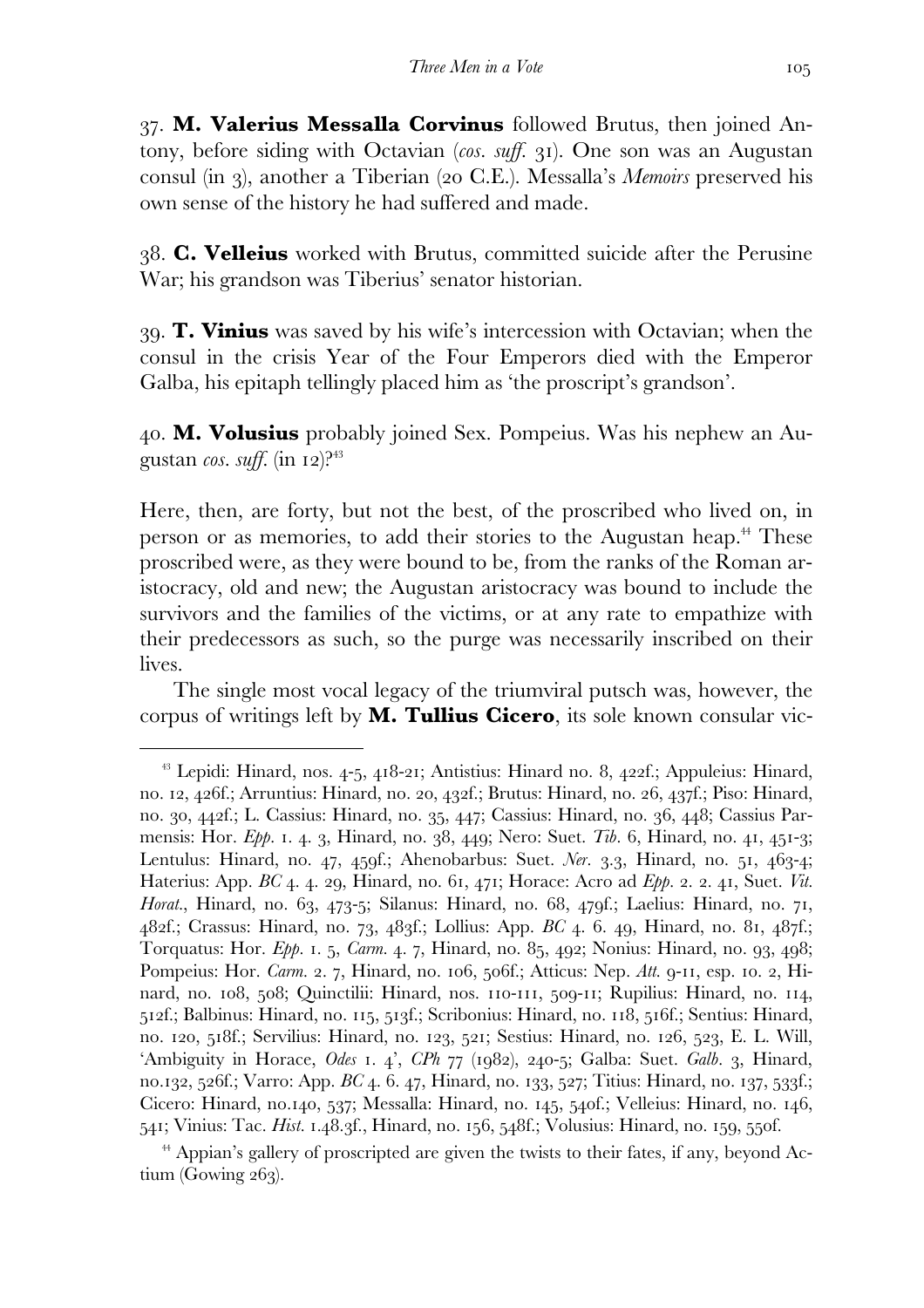tim, the *princeps senatus*, together with the reams of hagiographic commentary, biography and legend.<sup>45</sup> In Livy's history, the Death of Cicero in book has proved a convincing putative terminus for the work in its original conception. Likewise, in the declamatory world of the early empire, the slaughter of Cicero is both a favourite scenario for logorrhoea and the last moment in history the declaimers permitted themselves to colonize with their wild fancies and loose tongues.<sup>46</sup> The very dominance of the 'Augustan generation' over all ensuing conceptualizations of Rome has for foil the silencing of power as Cicero's Republican senatorial oratory. That is why the stories on this 'immortal theme' tell of his writing-hand severed and his tongue spiked in the mutilation of his corpselcorpus.<sup>47</sup> Not surprisingly, successive waves of Roman historians were induced to write up the lurid melodramas of these triumviral proscriptions to end proscription.<sup>48</sup>

### **. Think of a Number, then …**

*L'ouverture des listes*

Appian's plethora of proscription anecdotes composes a double series, with faintly etched chiasmus, first a trail of calamities and last a stream of escapes, in a ring around a centrepiece which is prefaced by the mockery of Lepidus' triumph, with its enforced merriment on pain of proscription, and climaxed by the splendour of Hortensia's rebuke to the triumvirs at daring to rob the matrons.<sup>50</sup> Before he delivers these 'highlights of the irrational' (<del></del>όσα παραλογώτατα όντα),<sup>51</sup> he has rapidly sketched an anonymous and general overview of the turmoil which the advent of proscriptions bestirred. The twin themes of the perversion of the social fabric and the tyranny of suspicion have been impressed on us;<sup>52</sup> discordance between narrative and cited document has shown up *proscriptio* as *Rechtswort* cloaking *Schreckenswort*,<sup>53</sup> yet

 $45$  Hinard, no. 139, 536.

<sup>&</sup>lt;sup>46</sup> Sen. *Contr.* 7.2, *Suas*. 6-7. For the copious materials on the Death of Cicero, cf. esp. H. Homeyer, 'Die Quellen zu Ciceros Tod', *Helikon* 17 (1977) 56-96.

<sup>&</sup>lt;sup>47</sup> Syme 192; App. *BC* 4. 4. 19 (He even had to visit Caieta to feel the scene: *ibid.*), Dio  $47.8.4$ , etc.

<sup>&</sup>lt;sup>48</sup> So Appian assures us, as he cries up his  $(-\text{considerately abrieded }-)$  chapter of thrills and horror  $(BC 4.3.16)$ .

 $\overset{\text{\tiny{49}}}{\sim}$  'Opening the lists', Hinard 309: the armature of 'un procede terroriste' (305).

 $50$  See Gowing 259f.

 $^{51}$  *BC* 4. 3. 16.

 $^{52}$  *BC* 4. 3. 13f.: see esp. Canfora 435f.

 $^{53}$  M. Fuhrmann, *proscriptio*, RE 232 (1959) 2440-4, at 2441.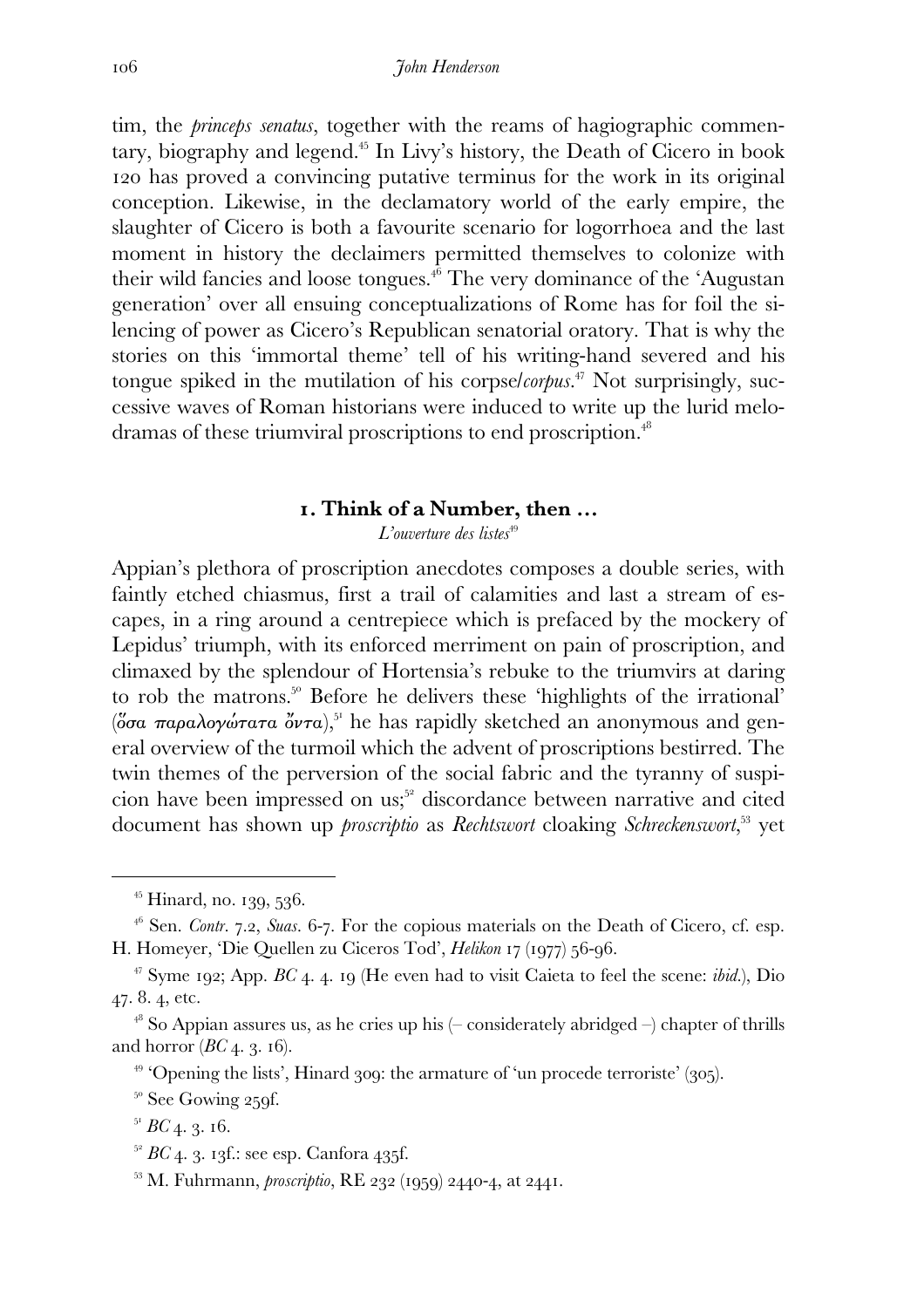we have faced the Sullan/triumviral half-truth that proscription was a curb on indiscriminate massacre, if also a *carte blanche* for arbitrary butchery. Parables attached to both proscriptions, pointing up the tease of circumscription as the play(th)ing of power:

 The young senator C. Metellus asked Sulla what would be the end of the troubles? where was he going before they could expect what was happening to stop? 'We are not begging off from your vengeance those you have determined to eliminate, but we do beg you to relieve from ambiguity those you have decided to preserve.' To Sulla's reply, that he didn't yet know whom he was letting go, he put in with 'Then clarify whom you mean to punish'. And Sulla said he would do that. … At once Sulla proscribed eighty, sharing this with none of those in power. When they all complained, he left a day, then proscribed two hundred and twenty, and on the third day at least as many again. Delivering a public speech on the subject, he said he was proscribing as many as he happened to call to mind, but those that slipped his memory he would proscribe another time.<sup>55</sup>

 According to the [unknown, but perfectly named: named for perfect, carnivalised, ambivalence] writer ?Julius/Junius? Saturninus, when the proscription was completed, M. Lepidus had deprecated the past in the senate, and given hope of forgiveness for the future, since enough punishment had been exacted. Octavian came right out with it, contrariwise: he had set a limit for proscription in such a way that he had left the world free—for him to do whatever he liked to it! (… *ut omnia sibi reliquerit libera*).

 While the wording of Appian's edict is intimidatory not least through its 'vague and nebulous' lack of determinate programme, and is shown up by the narrative as a malevolently 'open text',  $\bar{y}$  the theatre of proscription turned on the operational supplementarity of its writing. $5^8$ 

 This textuality was sufficiently iterable for the blacklist to circulate across Rome, Italy and the world; yet it was metamorphic enough to operate a mutational instability that approached rhizomatic authorship, resistant to documentary closure always deferred beyond progressive revision. The writing-space in proscription declared itself illimitably inclusive, programmed to draw in every name it could associate with another: there was room for all whosoever aided or abetted the concealment or escape of a proscript; anyone caught mourning a proscribed, or failing to celebrate a triumviral holi-

 $^{54}$  App. *BC* 4. 2. 10, cf. Hinard 103, 139 (Sulla: damage limitation? Vengeance? Justice? … ?).

<sup>&</sup>lt;sup>55</sup> Plut. *Sull.* 31. 2-4, cf. Hinard 52, 61.

<sup>&</sup>lt;sup>56</sup> Suet. *Aug.* 27. 2, cf. Hinard 232, 245f.

 $57$  Cf. Wallmann  $51$ .

 $5^8$  Cf. Bleicken 46.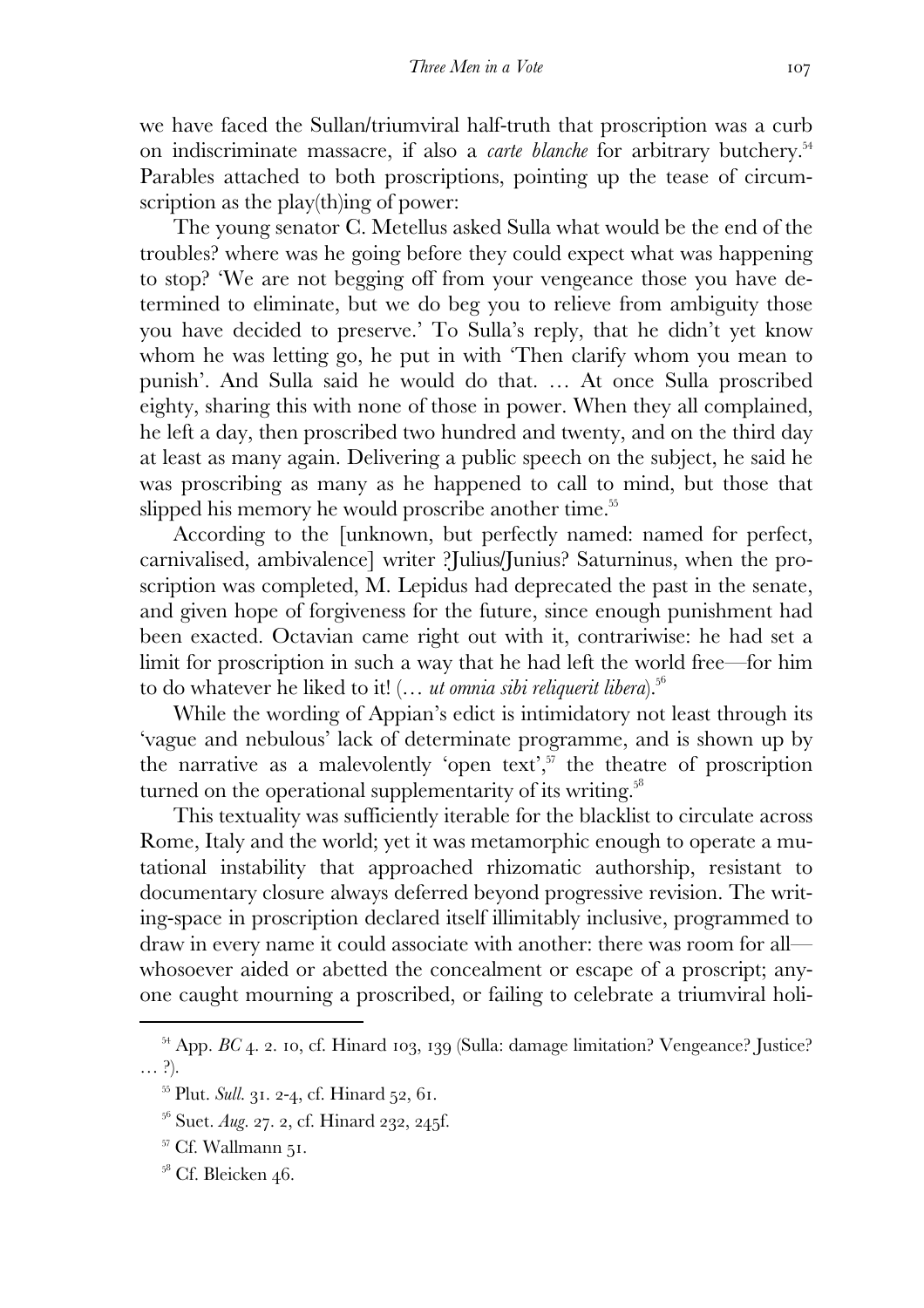day; whoever the team of writers felt like adding, or substituting, or pretended had been included all along; anyone that ever crossed a proscriber, as events developed; anyone with the requisite cash; for however long the proscribers stayed in power, however long it might take to revoke, annul, cancel their edicts …

 Thus Dio knows that counting will not account for the deaths: 'because many among those who were proscribed onto the blacklists first off were erased, many were later written up in their place, and while some of these people made it to safety, lots of others were done away with.' And he assures us that when Antony and Fulvia did take a bribe, 'so that the places of their names on the blacklists might not be empty, they wrote in some other people instead.'

## **. Reeling, Writhing 'n' 'Rithmetic (The Three R's)**

*La proscription a joué un rôle déterminant dans la définition de la nouvelle sagesse romaine.*

No wonder the portents that greeted the triumviral entry to Rome culminated in this: 'the senior *haruspex* summoned by the senate announced the return of kings to Rome and heralded a future of slavery for all, with the single exception of himself—whereupon he held his lip and his breath, until he was dead.'

 Full transcription of the narrative of proscription entangles the writing *of*, with the writing *in*, the account, particularly in Greek, where 'composition' (συγ-γράφω) delivers a sequence of 'public declarations' (προγραφαί).<sup>63</sup> For the spectrum of uses of  $\pi \rho \circ \gamma \circ \rho \circ \phi$  blurs between 'bill posting', 'public notification of auction', 'proclamation of edict', 'notice of confiscation', and the full, Sullan, 'proscription'.  $64$  In the abuse of law's scriptural formality, lives oriented around the production and consumption of manic writing attendant on the master-text of triumviral proscription: most explicitly in Dio's narration, Cicero's killer Popillius Laenas, 'so that he might not only get the credit for murdering him by occupying ears, but also eyes, set up a

 $\overline{a}$ 

 $64$  Cf. Hinard 17-32.

<sup>&</sup>lt;sup>59</sup> App. *BC* 4. 1. 5, 2. 7, Dio 47. 13. 1, Hinard 247.

 $\frac{60}{47}$ . 13. 1, 8. 5.

 $6$ <sup>t</sup> Hinard 326: *fin.* 

 $62$  App. *BC* 4. I 4: cf. 4. 17, where the dinner-guests of the first proscript victim—that symbolic figure of Roman *libertas*, including freedom of speech: a *tribunus plebis*—'reclined paralysed into deepest night, next his beheaded torso' (Dio  $47$ , 10, 7), where his son hid Q. Cicero and under torture 'kept his mouth shut'—until father took pity, 'came out and gave himself up to the hitmen'.

 $63$  So in Dio 47. 10. 1, 13. 1-2, 15. 3, 16. 1-4.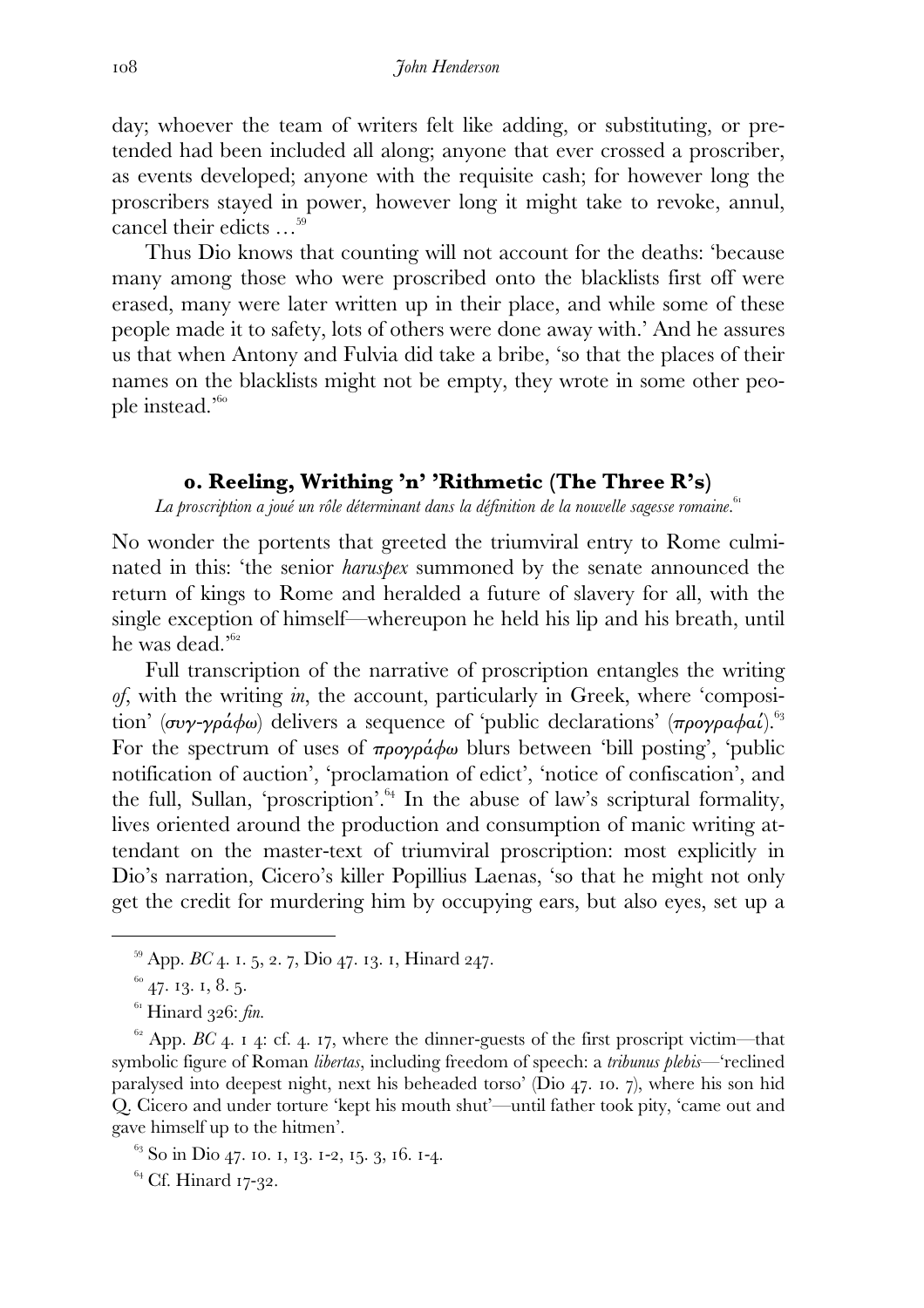be-garlanded icon of himself beside Cicero's head, with his name and his deed written up for the inscription'  $(\epsilon \pi \nu \epsilon \gamma \rho \alpha \mu \mu \epsilon \nu \nu)$ ; whereas a certain tribune called 'M. Terentius Varro had done no wrong, but bore the same name as one of the outlawed except for his *agnomen*, and was scared something might happen to him like the fate of Cinna, so he put on public display a notice, clarifying this very fact  $(\gamma \rho \dot{\alpha} \mu \mu a)$ . And for this he incurred amusement and derision.'

 In Appian's 'script' *On Rome* (συνέγραψα … συγγραφῆς, *Praef*. .), Sulla likewise modulates to graphematics: a grateful People voted him an equestrian statue, 'with the subscription: *Cornelii Sullae ducis Felicis* (ὑπέγραψαν): but, he wonders, is it clear 'whether the inscription was their satirical joke on the great man, or them buttering him up'? Whether or not the oracular writing on the wall addressed to Sulla may have read the way Appian writes it up, for sure Sulla's reading of it had him send a crown and axe to Aphrodisias, with the writing on it that he cites  $(\epsilon \pi \nu \rho \omega \omega \alpha s \tau \omega \delta \epsilon)^{0.66}$  We are, like Sulla, emphatically, to *read* Sulla.

 Appian studs his Coming of the *IIIuiri* with *writing*. They '*assigned* their vets. the pick of Italy' and *co-authored* a manifesto of their plans –- *read out* to the army by Octavian as consul—all but the death-sentences'  $(4. 1. 3)$ . Th conclave, they *compiled* the death-sentences …, *listing* their personal enemies, ... and one batch after another later *supplemented the list*' (2.5). 'They *imposed* very heavy taxes on both People and matrons … and by now folk got *proscribed* for the loveliness of a villa or *domus*'. They 'delayed the bulk of the *proscriptions*.. … Everyone thought the flying squads were on their trail because it was known massacre was afoot, but none of the condemned had been *proscribed*.' So 'Pedius *proscribed* the seventeen [marks] as … the only ones condemned in ignorance of the triumvirs' slate. And that night Pedius expired, of  $\ldots$  "exhaustion" (2. 6-7).

'The *proscription/edict* ran thus: "the senate *outlawed* us …, … we had been *named in* Caesar's will …, and the army was *outlawed* …. Our policy is to *proscribe* rather than arrest unawares … A blessing on this: let no one hide, evacuate or take a bribe from any of those *written infra* on this screed. … On pain of us putting them among the *proscribed*. … And no recipient of bounty will be *registered* in our records/accounts, so they cannot be traced". So ran the *proscription-edict* (suffering only from translation;  $2.7-I1$ .

j

 $65$  Dio 47.11.2f.

<sup>&</sup>lt;sup>66</sup> BC 1.11.97: Herodotean hamming (la Croesus)—from Appian? from his 'sources'? from Sulla?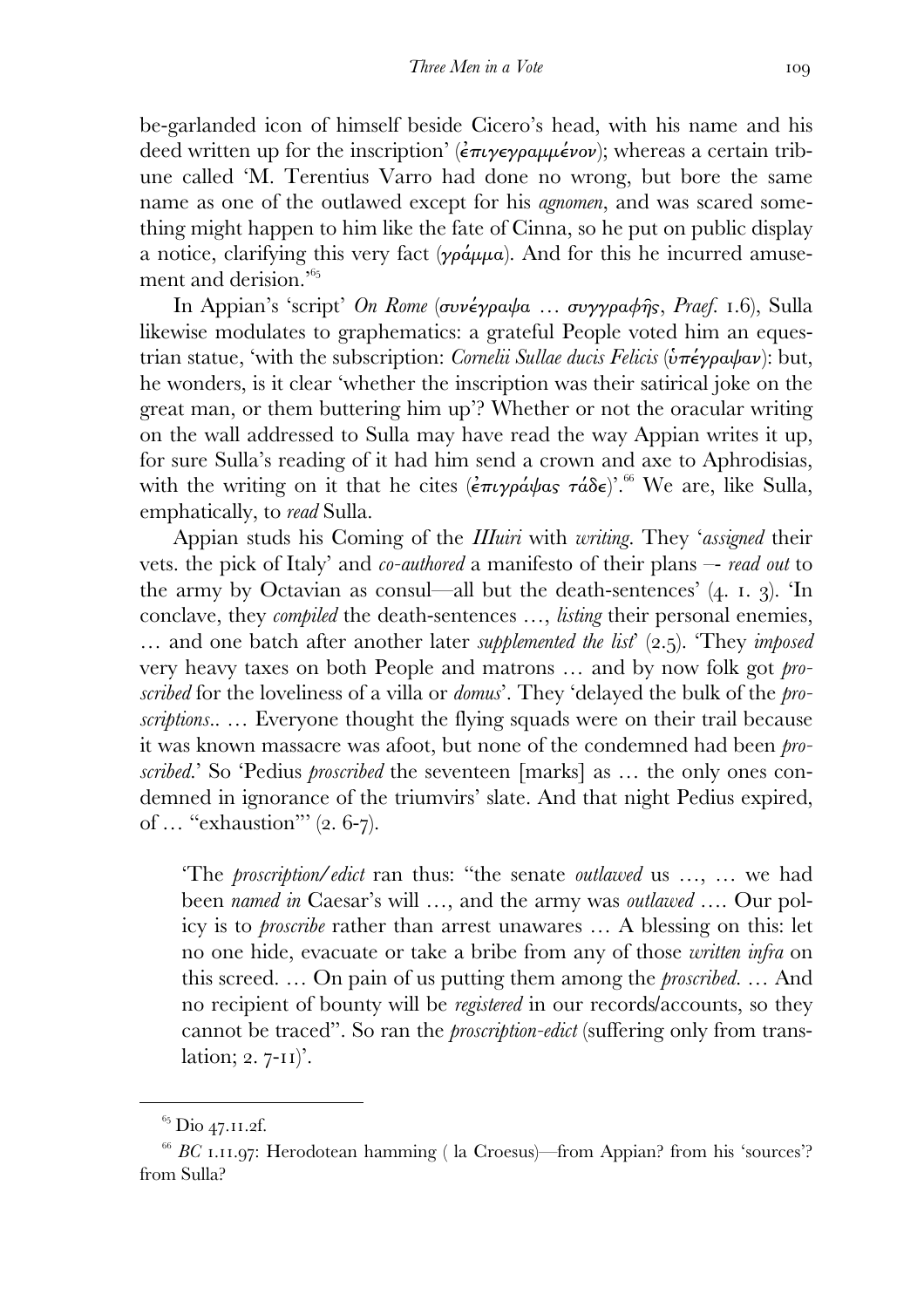Mentions of *proscribers*, *proscribed* and *proscriptions* crowd together to overpower their text (6 references:  $3.12$ ; 2 references:  $3.14$ ; 2 references:  $3.15$ ). The many books, Roman writers have *compiled* many an anecdote … but I shall *write up* a sample under each (be)heading' (συνέγραψαν … ἀναγράψω, this editorial's last word,  $3.16$ ).

 The sequence of anecdotes (constitutively) collects references to proscription and a closing editorial (29 references: 4.  $18; 22; 24; 25; 26; 28; 29; 5.$  $30; 35; 6.36; 43; 44; 46; 47; 49; 50; 51; 7.51$ .

The matrons' finances are also '*proscribed*' (5. 32). Lepidus' *edict* orders celebrations at his triumph—or else 'be among the proscribed' (διάγραμμα τοῖς προγεγραµµένοις, . ). *Painterly-and-writerly imaginations* capture Aeneas bearing his load of father (γράφουσιν, 6. 41).

 And, primally and ultimately, there remains Appian's own writing (άναγράψω, άναγράψω, 4. 23, 36). Sullan *proscription* always bleeds into the bloodstream of 'putting on public record'—'noticing' the terms of political existence. For writing history always is writing to death, as any Greek historian must proclaim, caught in the toils of translation into Greek, English, or whatever sociolect. We should remark that history is *constitutively* 'programmatic/proscriptional', τὰς αἰτίας προύγραψα πρῶτον … $^{67}$ 

 To 'make the point'—'set it out', 'keep it in the public domain'—in the course of t/his narrative of *proscription*, here is a file of ten anecdotes from Appian that unmistakably button life/death struggles in the toils of proscription to scenes of writing/reading, to (y)our scene:

. The principal casualty Cicero lost 'the hand with which he *composed* his invectives against "tyrant" Antony, *entitling* them *Philippics* in imitation of Demosthenes'  $(\sigma \nu \gamma \gamma \rho \phi \phi \omega \nu \dots \phi \sigma \phi \gamma \phi \phi \phi \nu, 4.20)$ 

. On the other hand, 'someone else' (nameless) 'ran up as his brother was being arrested, not to know he had himself been *proscribed* together with him: he told the squad, "Kill me first"  $(\pi \rho \dot{\rho} \dot{\sigma} \dot{\sigma} \dot{\sigma} \dot{\sigma} \dot{\sigma} \dot{\sigma} \dot{\sigma})$  = before him/instead of him). 'The centurion holding the accurate *print-out* said: "A reasonable demand from you—*inscribed* before him", and as he spoke he killed the pair of them—by the book' ! (προγεγράφθαι ..., τὸ ἀκριβὲς ἀνάγραπτον ..., πρὸ τούτου γέγραψαι ..., κατὰ τὴν τάξιν, 4. 22). Here the semantics of προ/γράγω are cracked open to make a joke between temporality, formula, and human sociality, while tyranny paradigmatically dictates 'order' through textual power.

j

 $67$  Thuc. 1.23: I owe this point to Mary Beard.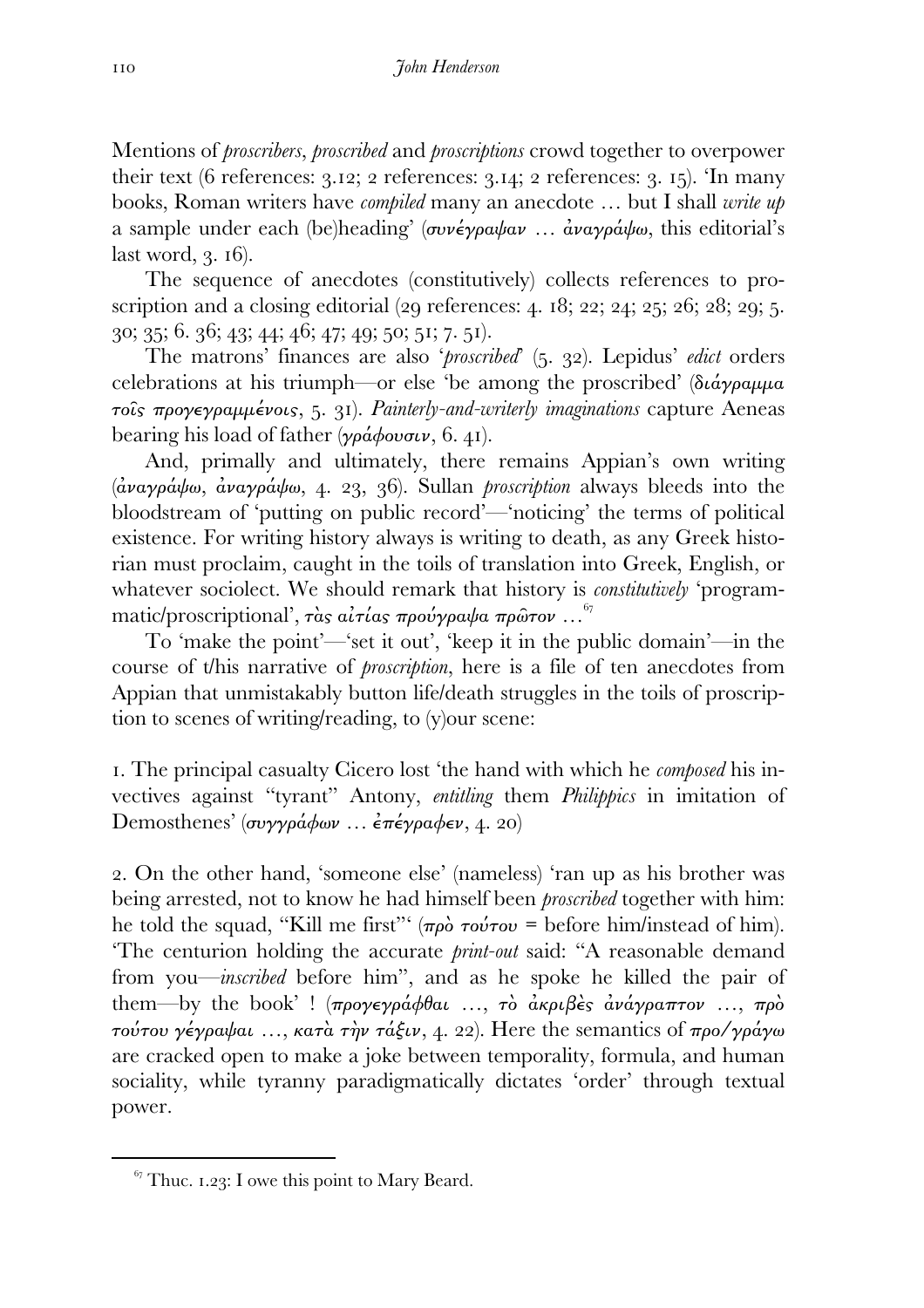3-5. First, 'Caesennius and his hunters. He ran for it and yelled he wasn't *proscribed*, but was being framed by them for his riches' sake; but they fetched him to the *blacklist* and told him to *read* his name. They topped him as he *read*! Aemilius, unaware that he had been *proscribed*, saw someone else being hunted down and asked the centurion hunter who the *proscribed* was. The centurion recognized Aemilius and said "You and him"—and killed two birds'! Cillo came out of the senate-house with Decius. When they found out their names had been *added to the list*, though no one was after them, they began to flee in disarray through the city-gate. It was this bolting that betrayed them to the centurions who intercepted them'  $(4. 27)$ . This triptych forcefully dramatizes the terms of proscription textuality—read it, ask what it says, heed it: anyhow, it writes you off.

. Messalla 'ran to join Brutus. The triumvirs were afraid of his mettle, so they *published an edict/proscription*, so: "Since his relatives have shown Messalla to have been away when C. Caesar perished, let Messalla be lifted from the *proscribed*"' (6. 38). Written in, written out: erasibility is as arbitrarily reversible as inscription was. Neither suggests a threat has been written off (in any sense).

. For the rest, the stories happily re-write the triumviral text: 'On Arrianus' tombstone there was incised according to his will: "The one who lies here his son hid, joined him on the run and saved his life: his son was not proscribed, he was"  $(6.41)$ .

. Vinius' 'freedman hid him right in the very middle of his home, in one of those iron trunks people have for the safe-keeping of valuables *or books* ...' (6.  $(44)$ .

. 'Varro the philosopher-*historian writer*, a fine soldier and general besides, was therefore, it may be, an enemy of autocracy, and *proscribed*.' (συγγραφεύς  $\ldots$  προυγράφη, 6.47).

. And in the end: 'when the despatch was sent by Caesar with news of Antony's débâcle, Cicero's son *read it out* to the People and publicly exhibited it on the rostra where before his father's head had been publicly exhibited' (6.  $(51)$ .

 $\overline{a}$  $^{68}$  As Hinard notes (241 n. 65), only in this story is the killing done in central Rome; otherwise, heads only were brought to the triumvirs.